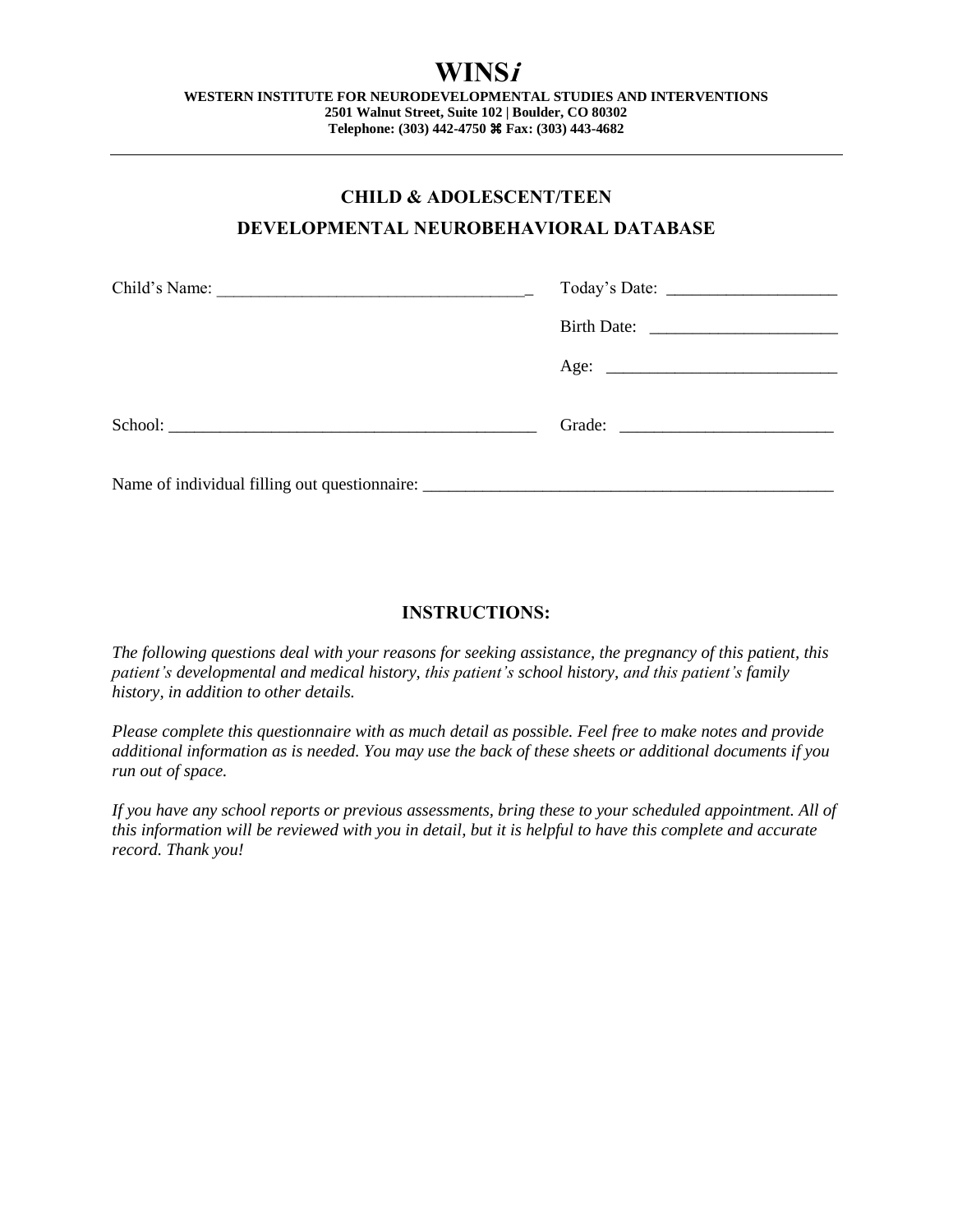# **CONTACT FORM**

|       | Address:                      |                                                      |                                                                                        |                                                                                                      |
|-------|-------------------------------|------------------------------------------------------|----------------------------------------------------------------------------------------|------------------------------------------------------------------------------------------------------|
|       |                               |                                                      |                                                                                        |                                                                                                      |
|       | Telephone:                    |                                                      |                                                                                        | Home: _______________________Cell: _________________________Work: __________________________________ |
|       |                               |                                                      |                                                                                        |                                                                                                      |
|       | Primary contact (circle one): |                                                      |                                                                                        | Home Phone – Cell Phone – Work Phone – Email                                                         |
|       |                               | Secondary contact (circle one):                      |                                                                                        | Home Phone – Cell Phone – Work Phone – Email                                                         |
|       |                               |                                                      |                                                                                        |                                                                                                      |
|       |                               |                                                      |                                                                                        |                                                                                                      |
|       | Address:                      |                                                      |                                                                                        |                                                                                                      |
|       |                               |                                                      |                                                                                        |                                                                                                      |
|       | Telephone:                    |                                                      |                                                                                        |                                                                                                      |
|       |                               |                                                      |                                                                                        |                                                                                                      |
|       | Primary contact (circle one): |                                                      |                                                                                        | Home Phone – Cell Phone – Work Phone – Email                                                         |
|       |                               | Secondary contact (circle one):                      |                                                                                        | Home Phone – Cell Phone – Work Phone – Email                                                         |
|       |                               | If other, please indicate the following information: | In case of <b>emergency</b> , please contact: $\Box$ Father $\Box$ Mother $\Box$ Other |                                                                                                      |
| Name: |                               |                                                      |                                                                                        |                                                                                                      |
|       |                               |                                                      |                                                                                        |                                                                                                      |
|       | Address:                      |                                                      |                                                                                        |                                                                                                      |
|       | Telephone:                    |                                                      |                                                                                        |                                                                                                      |
|       |                               |                                                      |                                                                                        |                                                                                                      |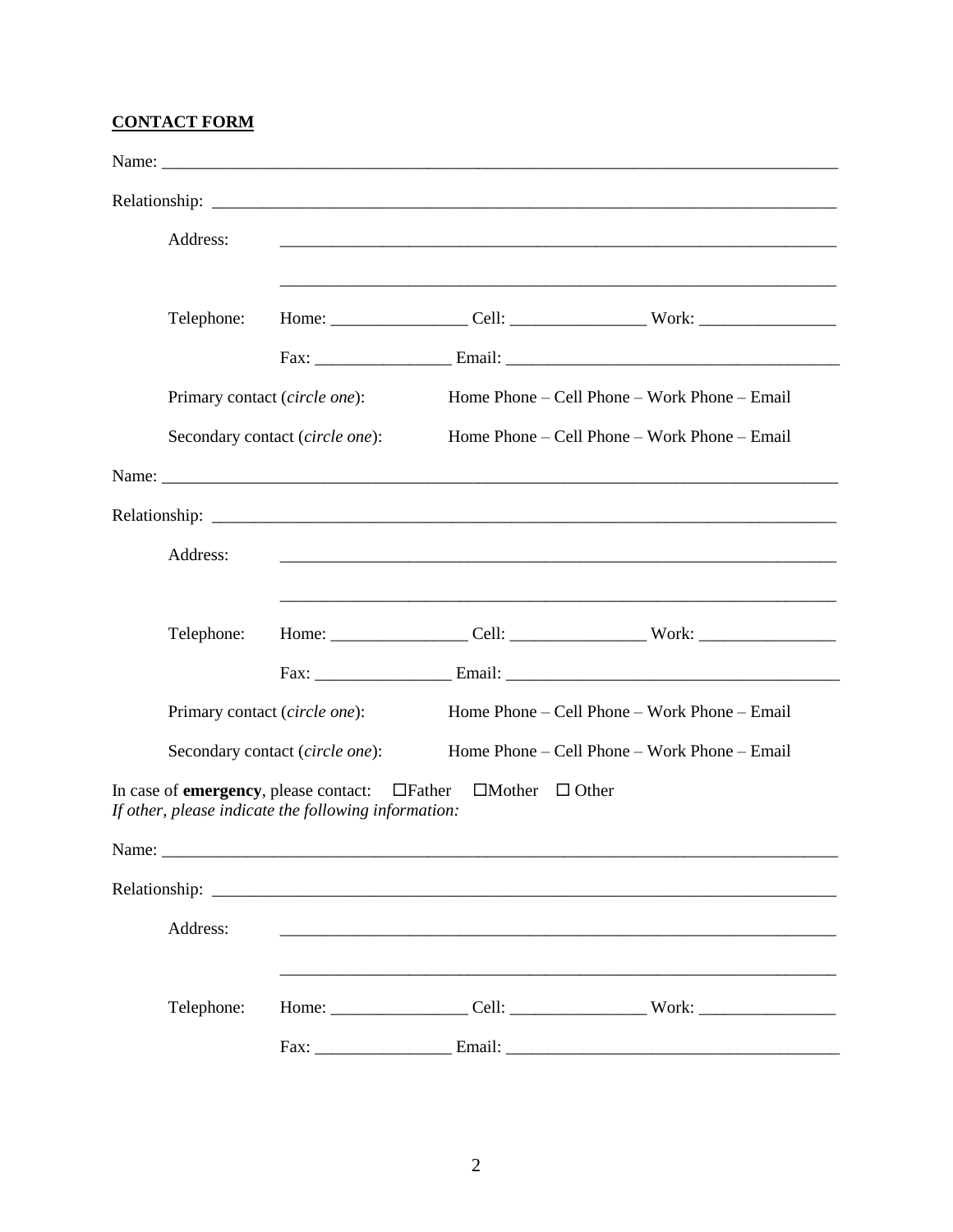#### **CURRENT NEEDS**

What are your expectations from this appointment/evaluation? What do you want to discover?

Are you concerned that your child might be using alcohol or drugs? *If yes, please explain your concerns:*

Are you concerned that your child might have been abused or traumatized? *If yes, please explain your concerns:*

Please list your child's current difficulties. Include when you first became concerned and what you think is the cause of the problem:

*a)*

*b)*

*c)*

*d)*

*e)*

*f)*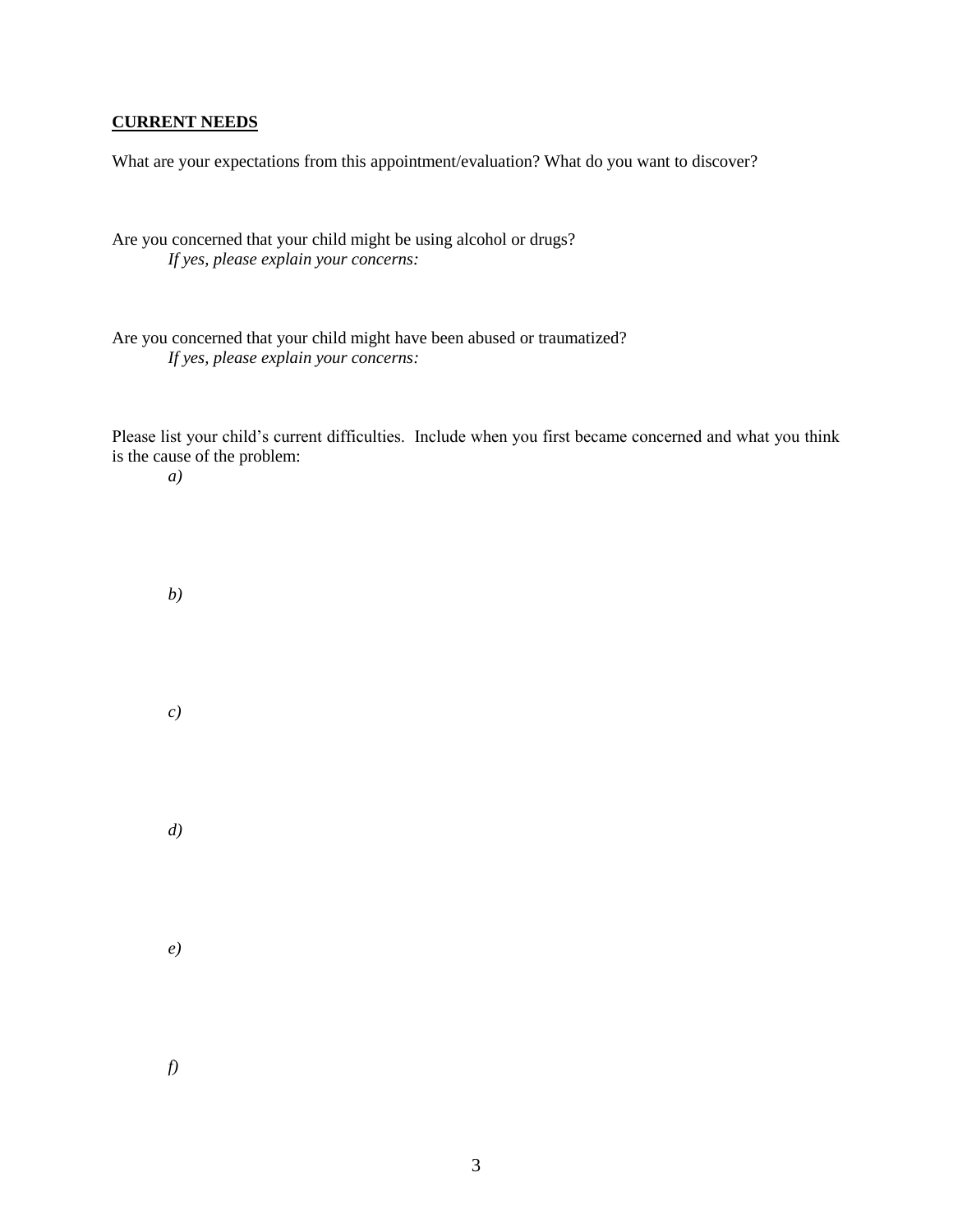### **OBSTETRICAL HISTORY**

How old was the mother when pregnant with this child?

How many times was the mother pregnant prior to this pregnancy?

Were there ever any miscarriages or abortions? *If yes, please indicate year and month of pregnancy:*

Did the mother see a doctor for prenatal care? *If yes, please indicate which month of pregnancy care began:*

During the pregnancy, how much weight did the mother gain? If weight loss occurred, how much was lost?

Please list the name of the hospital in which the baby was born: \_\_\_\_\_\_\_\_\_\_\_\_\_\_\_\_\_\_\_\_\_\_\_\_\_\_\_\_\_\_\_\_\_

|                                               | Yes | No | If yes, please explain: |
|-----------------------------------------------|-----|----|-------------------------|
| Amniocentesis                                 |     |    |                         |
| Bleeding or spotting                          |     |    |                         |
| Placental abruption                           |     |    |                         |
| Kidney trouble                                |     |    |                         |
| High blood pressure                           |     |    |                         |
| Swelling of ankles                            |     |    |                         |
| Toxemia or Preeclampsia                       |     |    |                         |
| Low salt diet                                 |     |    |                         |
| Water pill (diuretics)                        |     |    |                         |
| Sugar in urine                                |     |    |                         |
| <b>Rh</b> Factor                              |     |    |                         |
| Mother receive Rhogam                         |     |    |                         |
| Sickle Cell                                   |     |    |                         |
| Premature labor                               |     |    |                         |
| Maternal illness (rashes, fevers, infections) |     |    |                         |
| X-Rays                                        |     |    |                         |
| Accident                                      |     |    |                         |
| Hospital stay                                 |     |    |                         |
| Cigarettes                                    |     |    |                         |
| Alcohol                                       |     |    |                         |
| Maternal drug use                             |     |    |                         |
| Emotional/other stress                        |     |    |                         |

During this pregnancy, did any of the following occur?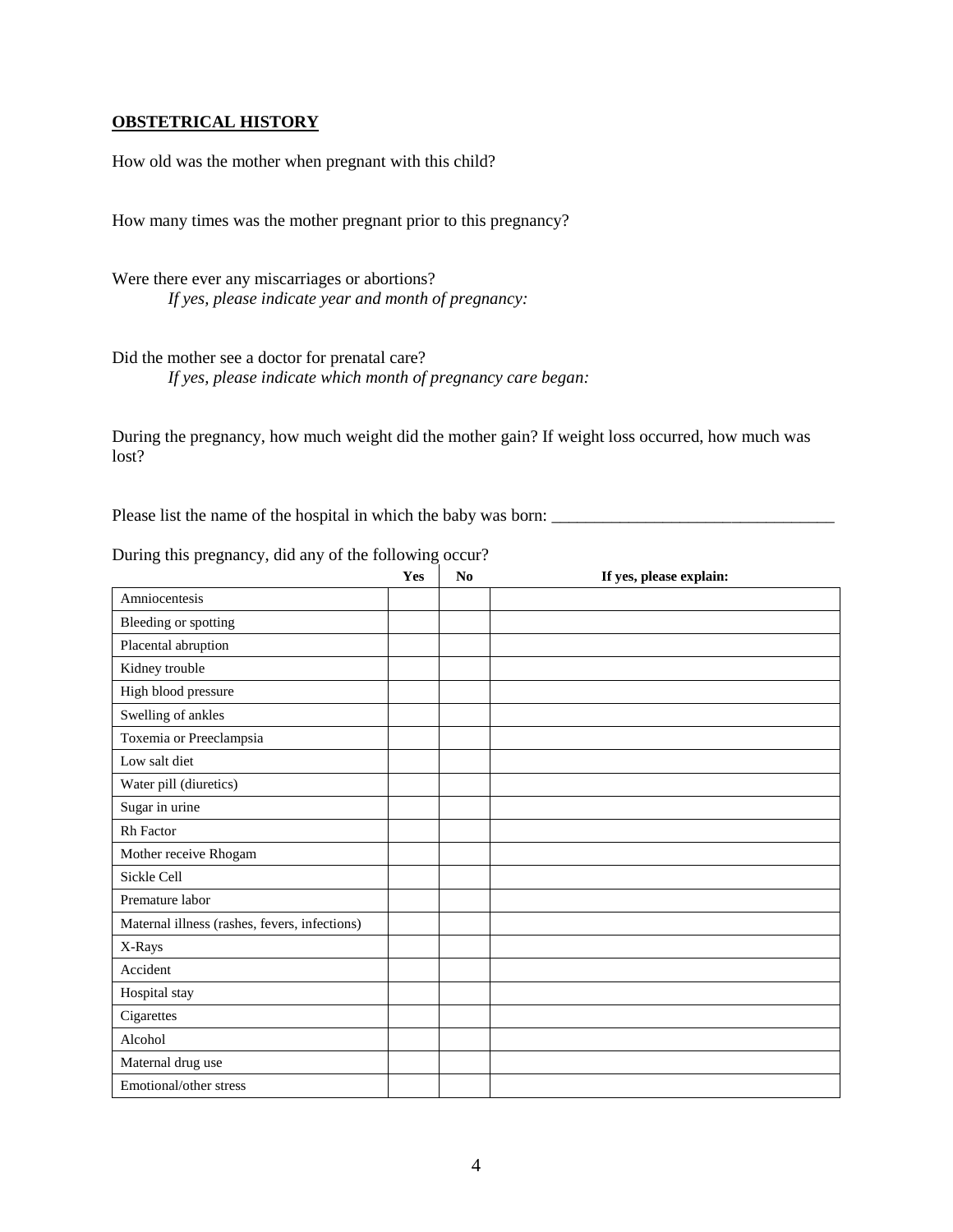Were any of the following medications taken during the pregnancy?

|                                       | Yes | No |
|---------------------------------------|-----|----|
| Birth control pills                   |     |    |
| Prenatal vitamins                     |     |    |
| Prenatal Calcium/Iron                 |     |    |
| Medicine to keep baby (prevent labor) |     |    |
| Antibiotics                           |     |    |
| Anticonvulsants (for seizures)        |     |    |
| Steroids (prednisone)                 |     |    |
| Sleeping pills                        |     |    |
| Antidepressants                       |     |    |
| Tranquilizers                         |     |    |
| Reducing pills                        |     |    |

Were any other medications taken during pregnancy? *If yes, please list them:*

Was this a full term (9 month, 38 to 42 week) pregnancy? *If no, please indicate what week of pregnancy the baby was born:* 

Did the mother go into labor by herself? *If no, was the labor induced?*

Was delivery by Caesarian Section? *If yes, what was the reason for the C-section?*

How many hours was the mother in labor?

Was the baby born head first? *If not, what occurred?*

Were forceps used?

Was vacuum extraction used?

Apgar Scores: \_\_\_\_\_\_\_\_\_\_\_\_\_\_\_\_\_\_\_\_\_\_\_\_\_\_\_\_\_\_\_\_\_\_\_\_\_\_\_\_\_\_\_\_\_\_\_\_\_\_\_\_\_\_\_\_\_\_\_\_\_\_\_\_\_\_\_\_\_\_\_\_\_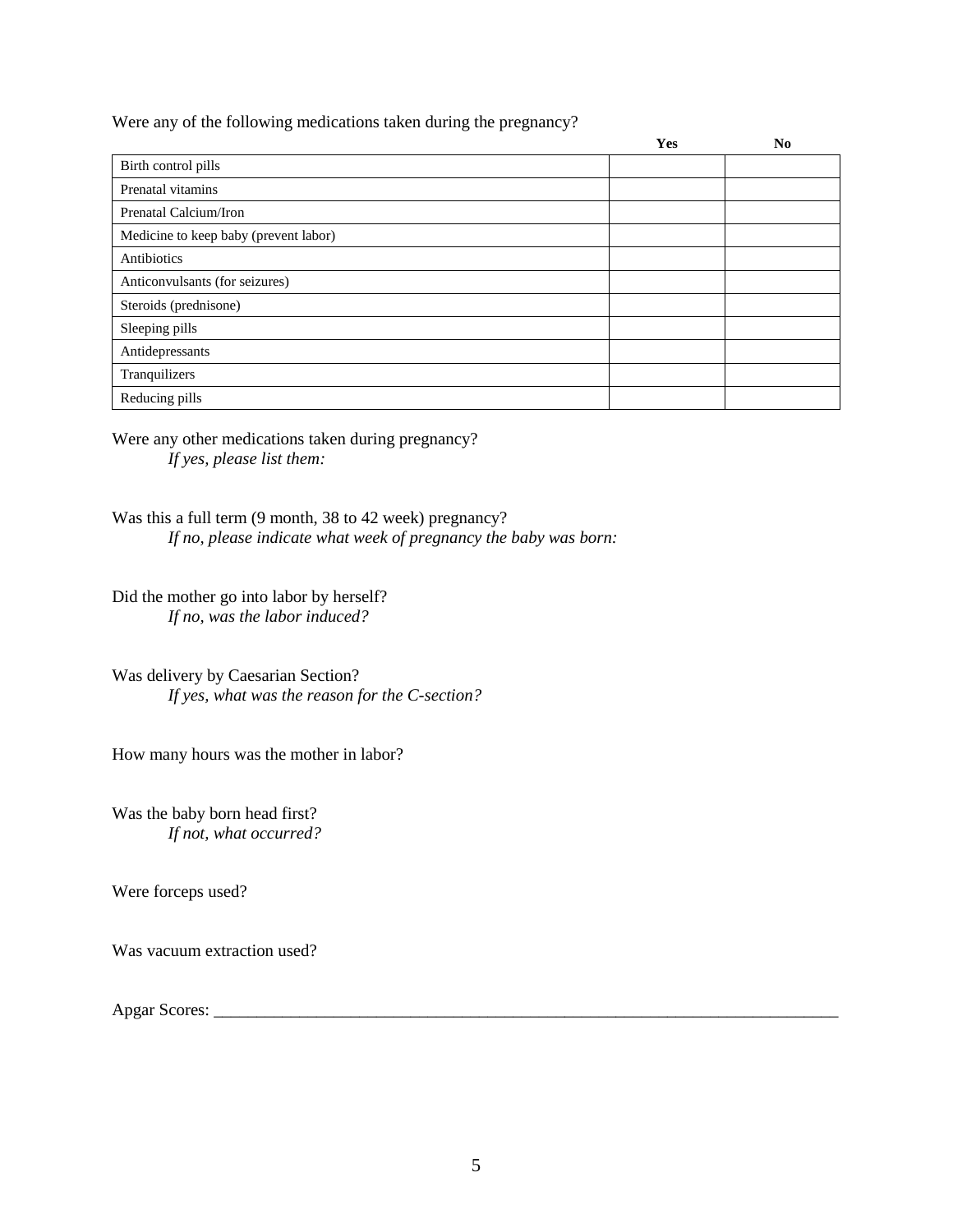Were there any other complications of delivery?

|                                                        | Yes | No |
|--------------------------------------------------------|-----|----|
| Premature rupture of membranes (water broke too early) |     |    |
| Doctor had to "turn" the baby                          |     |    |
| Twins or triplets                                      |     |    |
| Hemorrhage                                             |     |    |
| High blood pressure                                    |     |    |
| Mother had Postpartum Depression                       |     |    |

Were there any other complications?

*If yes, please describe them:*

Did the baby have any of these problems after delivery?

|                               | Yes | No |
|-------------------------------|-----|----|
| Put in an incubator           |     |    |
| Blueness or trouble breathing |     |    |
| Jaundice (yellow skin)        |     |    |
| Convulsions                   |     |    |
| Did not feed well             |     |    |

Were there any other difficulties after delivery? *If yes, please describe them:*

What was the birth weight of the child?

When did mother and baby leave the hospital?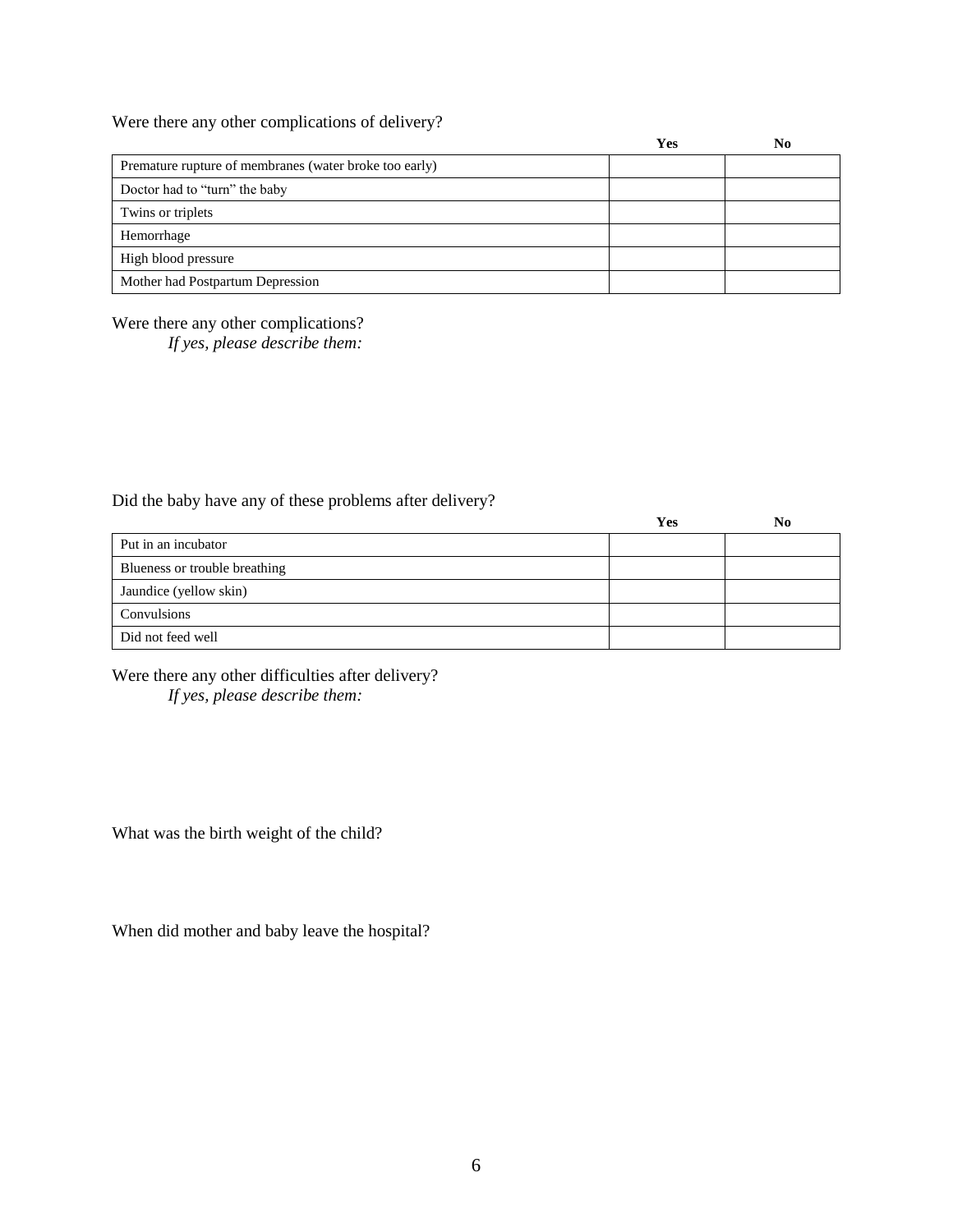### **DEVELOPMENTAL HISTORY**

Did your newborn have any of the following difficulties?

|                                                    | Yes | N <sub>0</sub> |
|----------------------------------------------------|-----|----------------|
| Colic, excessive irritability, inconsolable crying |     |                |
| Did not sleep very much                            |     |                |
| Too stiff, arched back                             |     |                |
| Too floppy                                         |     |                |
| Sleepy, lethargic - had to wake baby to feed       |     |                |
| Feeding problem                                    |     |                |
| Breathing problem                                  |     |                |
| Did not like to be held                            |     |                |
| Failure to thrive                                  |     |                |

Did any other difficulties occur that were not listed above? *If yes, please describe them:*

When did your child able to sit alone, WITHOUT propping or help?

When did your child start to walk WITHOUT holding on to something?

When did your child start to babble (bababa….gagaga)?

When did your child first speak words with meaning?

When did your child say short sentences, such as "I want milk" or "go bye bye"?

By age 2, was your child's speech clear to other people? *If not, please explain:*

Did your child have trouble learning to speak? *If yes, please explain:*

Was he/she different from his/her siblings or other children? *If yes, please explain:*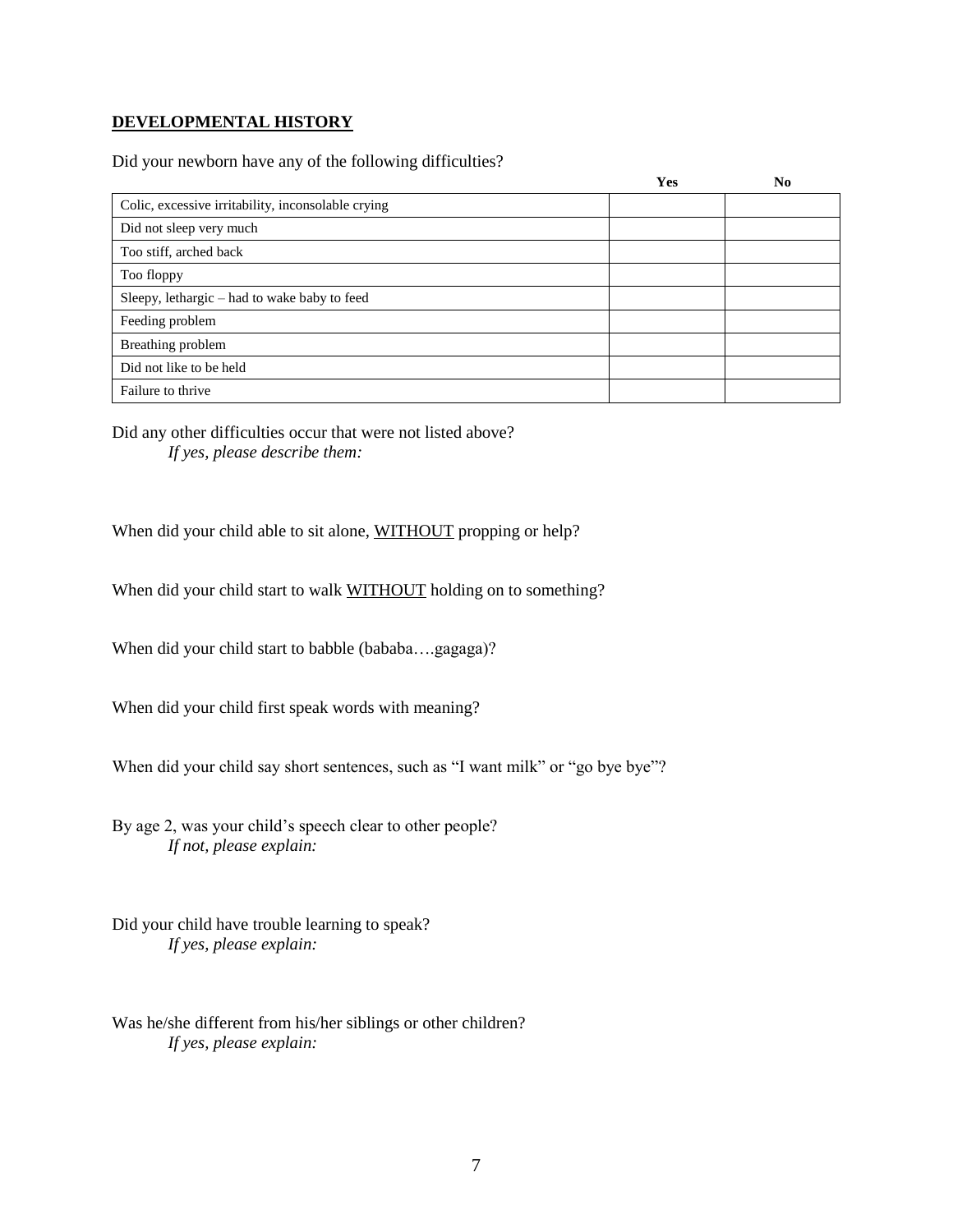Was your child able to follow simple instructions? *If not, please explain:*

Did your child have any difficulty chewing or swallowing food? *If yes, please explain:*

Is your child toilet trained? *If yes, at what age was toilet training accomplished?*

Has your child had difficulty with soiling or wetting after being toilet trained? *If yes, please explain:*

When did your child learn to ride a tricycle?

When did your child learn to ride a bicycle without training wheels?

When was your child able to get dressed alone?

When did your child learn to tie shoelaces?

What hand does your child prefer to use?

*At what age did you notice this preference (circle one)?*

*Before 1 year old After 2 years old After 4 years old*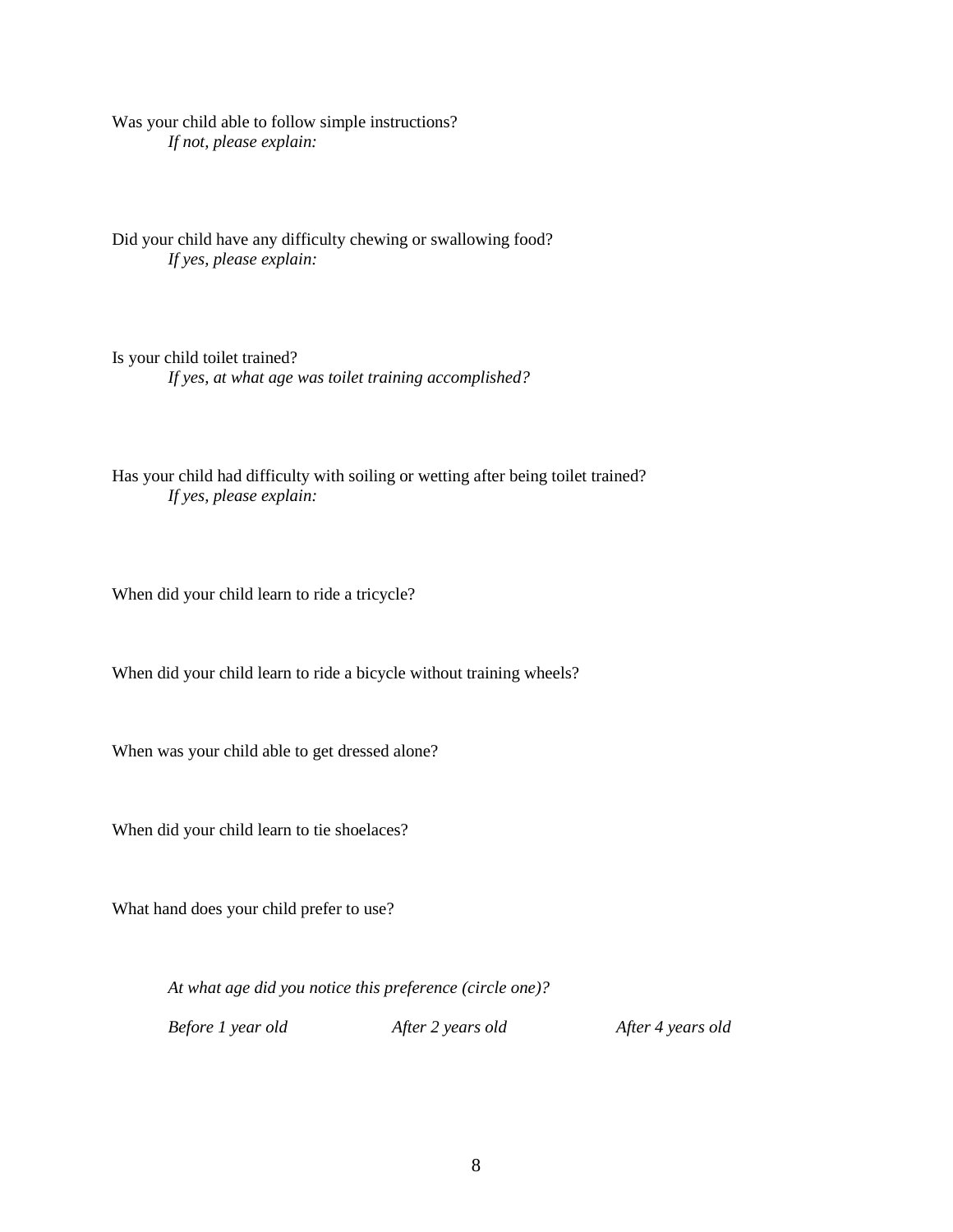# **MEDICAL HISTORY**

Has your child ever had any serious medical illness? *If yes, please describe:*

Has your child ever had any hospitalizations or operations?

*If yes, please complete the following table:*

| Date | <b>Hospital Name, City and State</b> | <b>Reason for Hospitalization</b> |
|------|--------------------------------------|-----------------------------------|
|      |                                      |                                   |
|      |                                      |                                   |
|      |                                      |                                   |
|      |                                      |                                   |
|      |                                      |                                   |
|      |                                      |                                   |

Has your child ever had any of the following health problems?

|                                                          | Yes | No | If yes, please explain: |
|----------------------------------------------------------|-----|----|-------------------------|
| Poor vision/Eye problems                                 |     |    |                         |
| Repeated ear infections                                  |     |    |                         |
| <b>Hearing</b> loss                                      |     |    |                         |
| Sinus infections                                         |     |    |                         |
| Throat infections                                        |     |    |                         |
| Heart (murmur, irregular heartbeat, high blood pressure) |     |    |                         |
| Pulmonary problems (bronchiolitis, pneumonia, asthma)    |     |    |                         |
| Chronic constipation or diarrhea                         |     |    |                         |
| Stomach aches/upset, nausea, vomiting, indigestion       |     |    |                         |
| Kidney, bladder or urinary issues                        |     |    |                         |
| Muscle, bone, joint issues                               |     |    |                         |
| Fractures                                                |     |    |                         |
| Skin or hair issues                                      |     |    |                         |
| Headaches or migraine headaches                          |     |    |                         |
| <b>Seizures</b>                                          |     |    |                         |
| Head injury, concussion                                  |     |    |                         |
| Loss of consciousness                                    |     |    |                         |
| Endocrine (thyroid, etc.)                                |     |    |                         |
| Anemia, low white count                                  |     |    |                         |
| Allergies                                                |     |    |                         |
| Weight issue                                             |     |    |                         |
| Poisoning                                                |     |    |                         |
| Accidents                                                |     |    |                         |
| Serious injury                                           |     |    |                         |
| Back pain                                                |     |    |                         |
| Genetic conditions diagnosed by genetic testing          |     |    |                         |
| Tobacco use                                              |     |    |                         |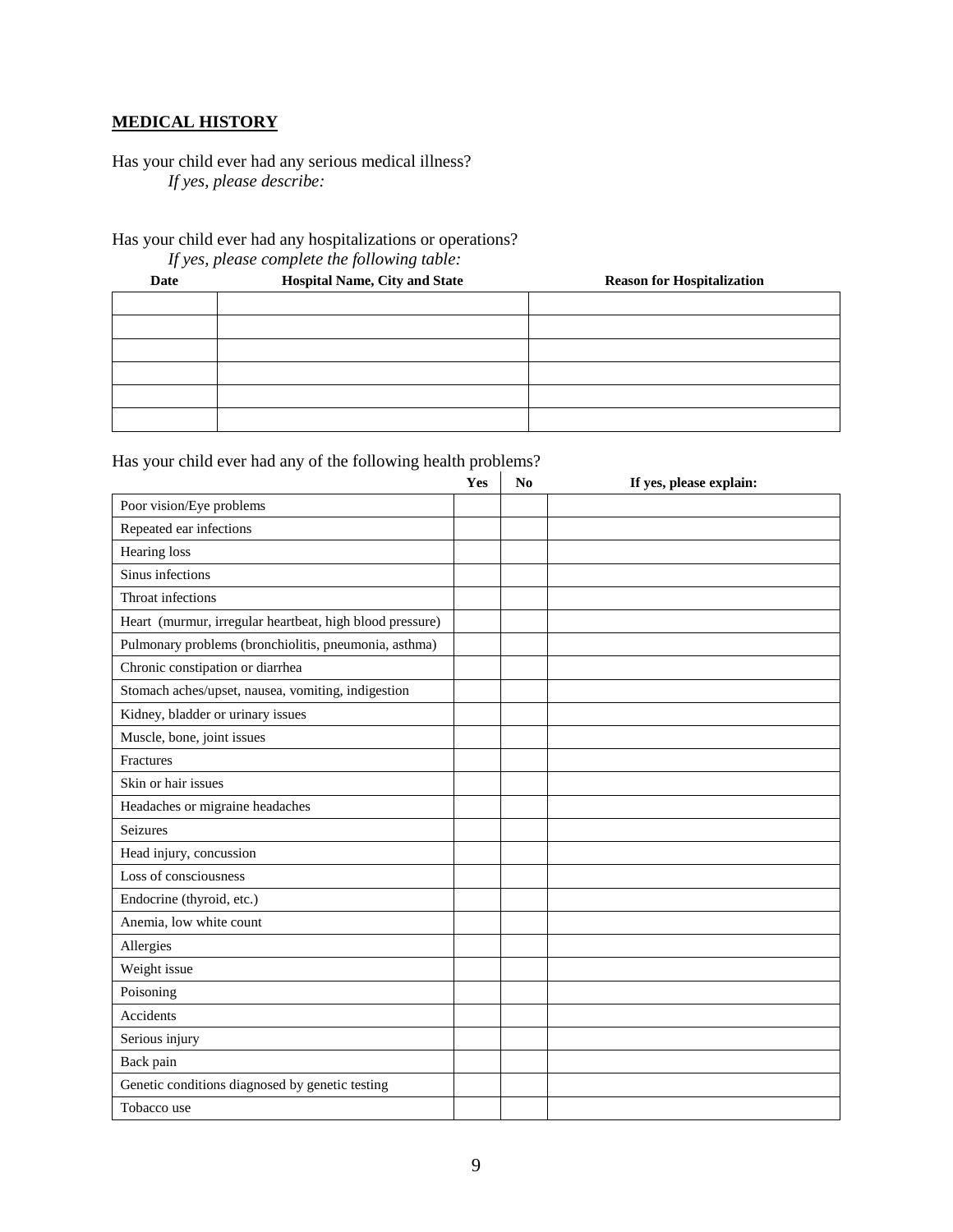Has your child ever had any other health problems not listed above? *If yes, please describe:*

Does your child have a good appetite? *If no, please explain:*

Does your child require any sort of special diet? *If yes, please describe it below:*

Does your child get enough exercise? *Please describe the kind and amount:*

How many of hours of sleep a night does your child typically get?

Are school nights the same as weekends and holidays? *If not, please list how much sleep is had on these nights:*

|                                                         | Yes | N <sub>0</sub> |
|---------------------------------------------------------|-----|----------------|
| Does not like to go to bed                              |     |                |
| Can't fall asleep                                       |     |                |
| Wakes up in the middle of the night                     |     |                |
| Wanders around in the middle of the night               |     |                |
| Afraid of the dark                                      |     |                |
| Nightmares                                              |     |                |
| Wakes up too early in the morning                       |     |                |
| Very hard to wake up                                    |     |                |
| <b>Snores</b>                                           |     |                |
| Has pauses or interruptions in breathing while sleeping |     |                |
| <b>Bedwetting</b>                                       |     |                |
| Falls asleep or gets drowsy in school                   |     |                |
| Sleepwalking                                            |     |                |
| Repetitive dreams                                       |     |                |

Please indicate your child's nighttime habits:

**If your child has any difficulty sleeping, please take the next seven days to note behaviors.**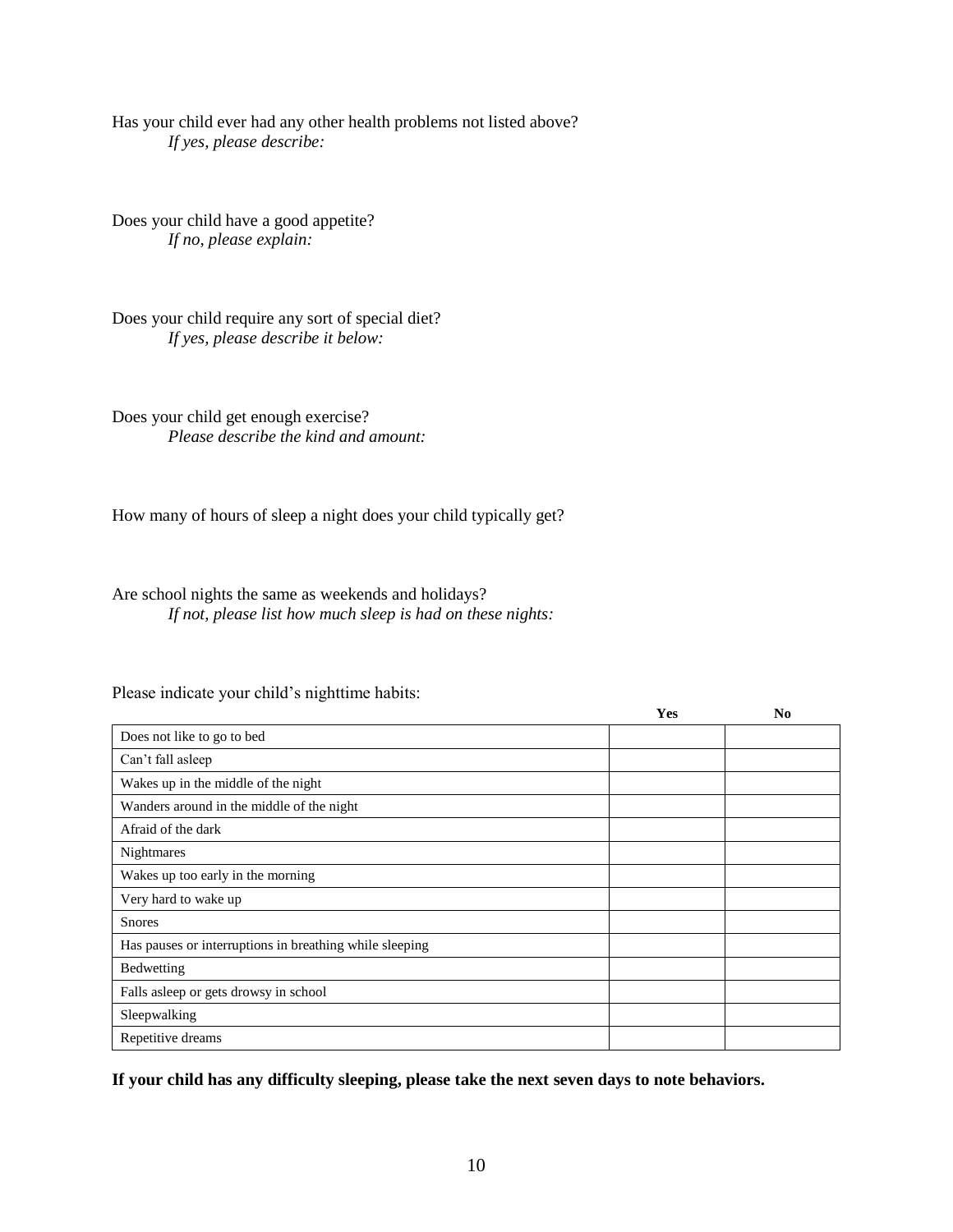Please list any medications that your child is **currently** taking. Please include vitamins, over the counter and herbal remedies:

| <b>Name of Medication</b> | <b>Strength</b> | <b>When Started</b> | <b>How Many Times a Day</b> |
|---------------------------|-----------------|---------------------|-----------------------------|
|                           |                 |                     |                             |
|                           |                 |                     |                             |
|                           |                 |                     |                             |
|                           |                 |                     |                             |
|                           |                 |                     |                             |
|                           |                 |                     |                             |
|                           |                 |                     |                             |
|                           |                 |                     |                             |
|                           |                 |                     |                             |
|                           |                 |                     |                             |
|                           |                 |                     |                             |
|                           |                 |                     |                             |

Please list any medications your child has taken in **the past**, *except* for antibiotics and decongestants:

| <b>Name of Medication</b> | <b>Reason Prescribed</b> | <b>Strength</b> | <b>When Started</b> | <b>Child's Response</b> |
|---------------------------|--------------------------|-----------------|---------------------|-------------------------|
|                           |                          |                 |                     |                         |
|                           |                          |                 |                     |                         |
|                           |                          |                 |                     |                         |
|                           |                          |                 |                     |                         |
|                           |                          |                 |                     |                         |
|                           |                          |                 |                     |                         |
|                           |                          |                 |                     |                         |
|                           |                          |                 |                     |                         |
|                           |                          |                 |                     |                         |
|                           |                          |                 |                     |                         |
|                           |                          |                 |                     |                         |
|                           |                          |                 |                     |                         |
|                           |                          |                 |                     |                         |
|                           |                          |                 |                     |                         |
|                           |                          |                 |                     |                         |
|                           |                          |                 |                     |                         |
|                           |                          |                 |                     |                         |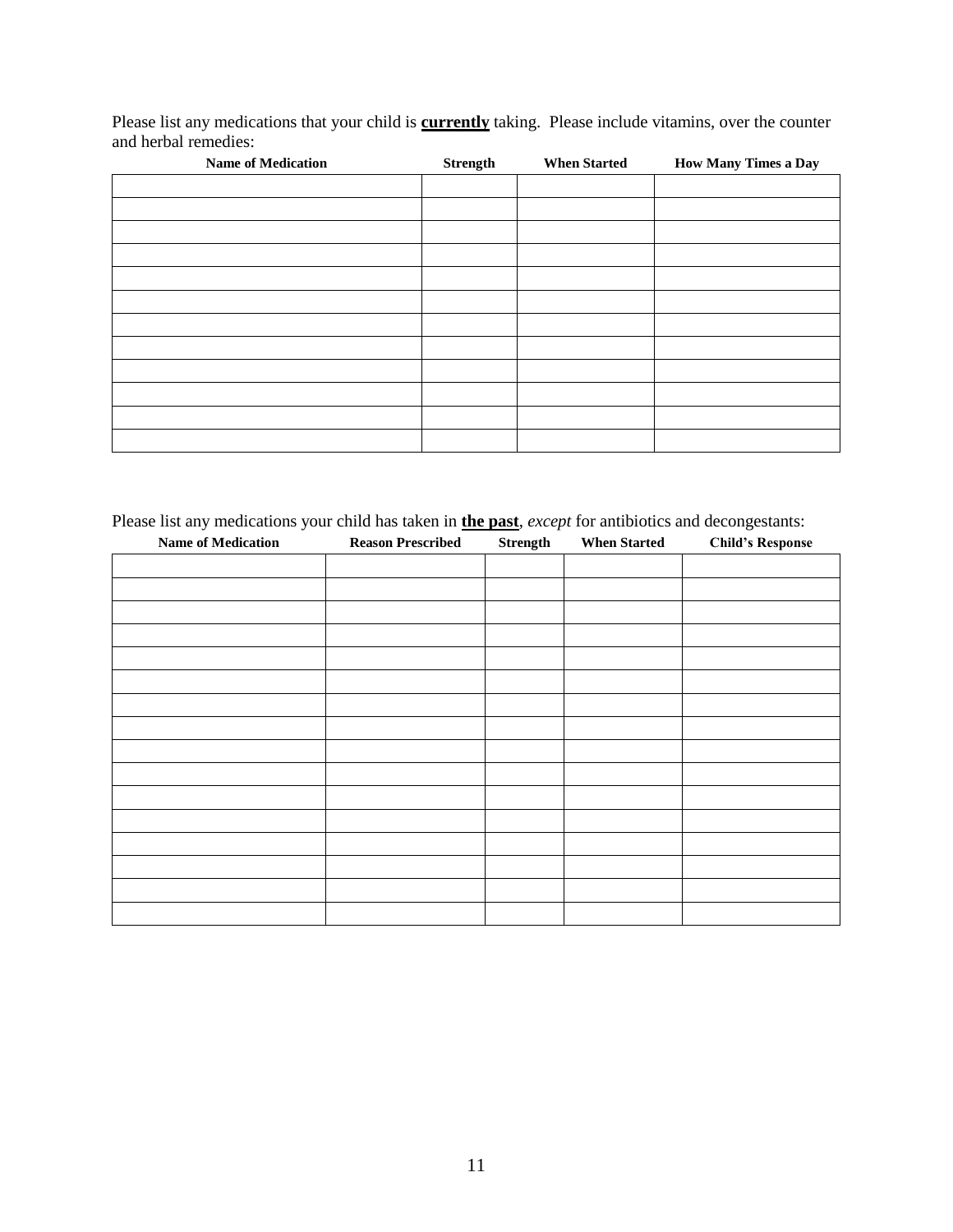# **FAMILY HISTORY**

|           |  |                            |                | Age: __________ Level of Education: _____________________ Occupation: ______________________________                                 |  |
|-----------|--|----------------------------|----------------|--------------------------------------------------------------------------------------------------------------------------------------|--|
|           |  |                            |                |                                                                                                                                      |  |
|           |  |                            |                | ,我们就会在这里的人,我们就会在这里的人,我们就会在这里,我们就会在这里,我们就会在这里,我们就会在这里,我们就会在这里,我们就会在这里,我们就会在这里,我们就                                                     |  |
|           |  |                            |                |                                                                                                                                      |  |
|           |  |                            |                |                                                                                                                                      |  |
|           |  |                            |                |                                                                                                                                      |  |
| Siblings: |  |                            |                |                                                                                                                                      |  |
|           |  |                            |                |                                                                                                                                      |  |
|           |  | Relationship (circle one): | Brother Sister |                                                                                                                                      |  |
|           |  |                            |                |                                                                                                                                      |  |
|           |  |                            |                | <u> 1989 - John Stoff, deutscher Stoff, der Stoff, der Stoff, der Stoff, der Stoff, der Stoff, der Stoff, der Stoff</u>              |  |
|           |  | Relationship (circle one): | Brother Sister |                                                                                                                                      |  |
|           |  |                            |                |                                                                                                                                      |  |
|           |  |                            |                |                                                                                                                                      |  |
|           |  | Relationship (circle one): | <b>Brother</b> | <b>Sister</b>                                                                                                                        |  |
|           |  |                            |                |                                                                                                                                      |  |
|           |  |                            |                | ,我们的人们就会在这里的人们,我们的人们就会在这里,我们的人们就会在这里,我们的人们就会在这里,我们的人们就会在这里,我们的人们就会在这里,我们的人们就会在这里<br>Age: ___________ Grade in School: ______________ |  |
|           |  | Relationship (circle one): | <b>Brother</b> | <b>Sister</b>                                                                                                                        |  |
|           |  |                            |                |                                                                                                                                      |  |

\_\_\_\_\_\_\_\_\_\_\_\_\_\_\_\_\_\_\_\_\_\_\_\_\_\_\_\_\_\_\_\_\_\_\_\_\_\_\_\_\_\_\_\_\_\_\_\_\_\_\_\_\_\_\_\_\_\_\_\_\_\_\_\_\_\_\_\_\_\_\_\_\_\_\_\_\_\_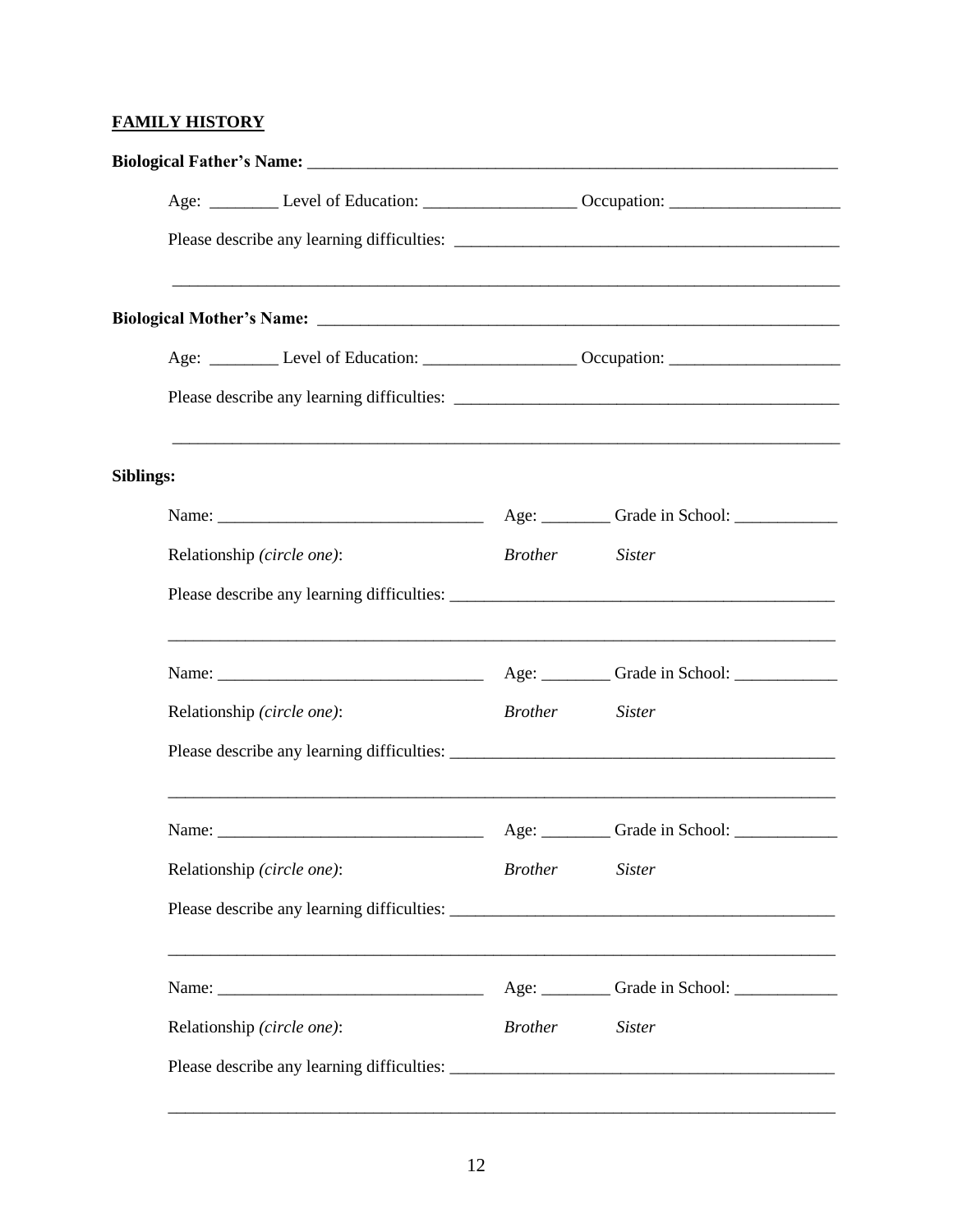Please list and describe any medical conditions that run in the family, including thyroid disease, diabetes, elevated blood pressure, heart problems, and cancer:

|                                    | Yes | N <sub>0</sub> | <b>Relationship to Child</b><br>(i.e. Maternal Grandmother) | <b>Description of Issue</b> |
|------------------------------------|-----|----------------|-------------------------------------------------------------|-----------------------------|
| Anxiety                            |     |                |                                                             |                             |
| Obsessions/compulsions             |     |                |                                                             |                             |
| Panic                              |     |                |                                                             |                             |
| Depression                         |     |                |                                                             |                             |
| <b>Bipolar Disorder</b>            |     |                |                                                             |                             |
| Schizophrenia                      |     |                |                                                             |                             |
| <b>ADHD</b>                        |     |                |                                                             |                             |
| Impulsive, risk-taking behavior    |     |                |                                                             |                             |
| History of victimization or trauma |     |                |                                                             |                             |
| Drug or alcohol abuse              |     |                |                                                             |                             |
| Suicidal behavior                  |     |                |                                                             |                             |
| Tourette's Syndrome                |     |                |                                                             |                             |
| Psychiatric hospitalization        |     |                |                                                             |                             |
| <b>Emotional difficulties</b>      |     |                |                                                             |                             |
| Learning problems                  |     |                |                                                             |                             |

Does any blood relative have any of the following issues?

Please list and describe any other psychiatric disorders possibly present in the child's family. Please include specific information that relates the individual to the disorder: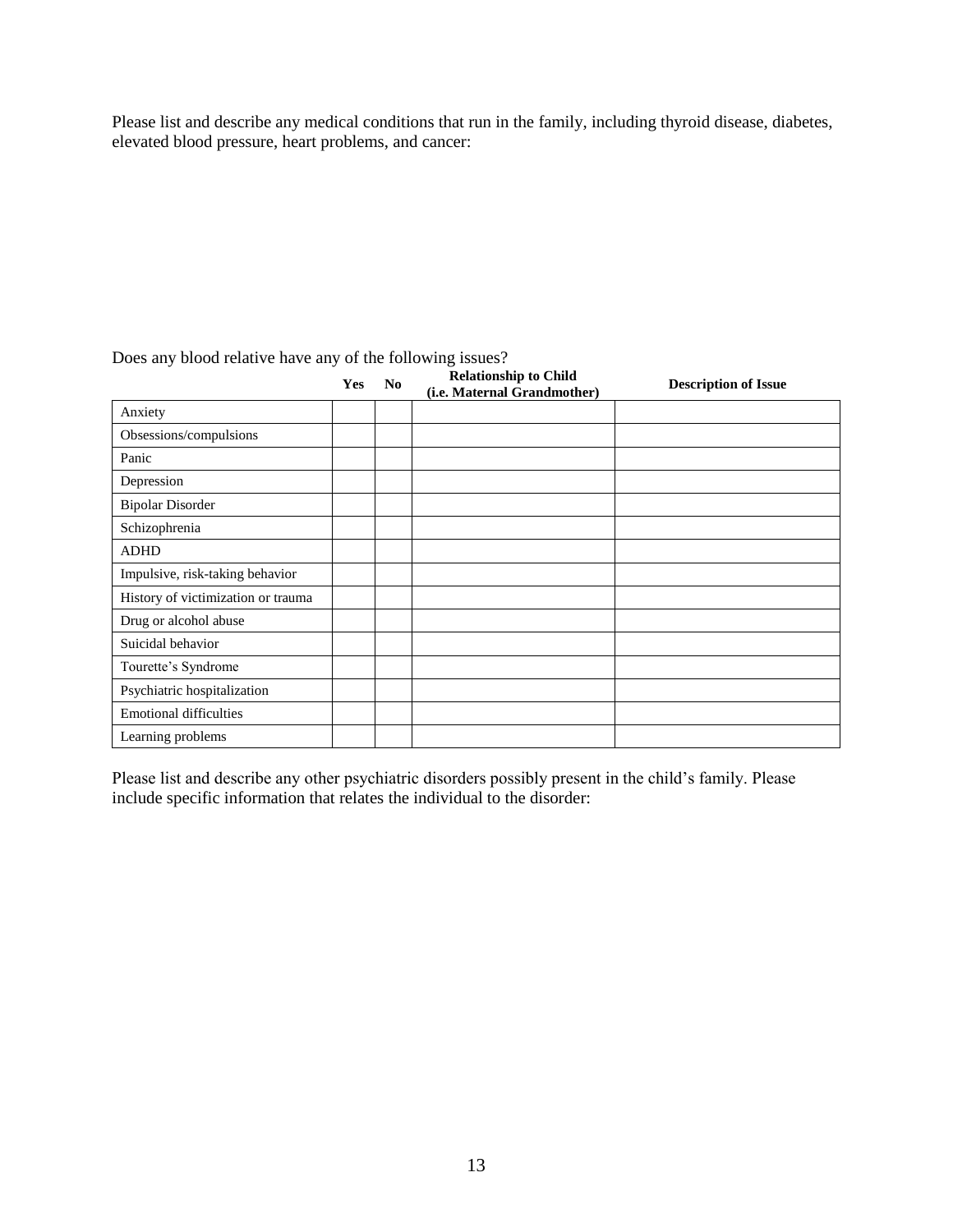## **SOCIAL HISTORY**

Please complete the following chart with the applicable names for the following individuals:

|        | <b>Biological</b> | <b>Step</b> | <b>Adoptive</b> |
|--------|-------------------|-------------|-----------------|
| Father |                   |             |                 |
| Mother |                   |             |                 |

Are the child's parents married or divorced?  $\Box$  Married  $\Box$  Divorced  $\Box$  Separated *If divorced, please explain the custody arrangements:* 

### Please list all the people living in your home:

| <b>Name</b> | Age | Relationship |
|-------------|-----|--------------|
|             |     |              |
|             |     |              |
|             |     |              |
|             |     |              |
|             |     |              |
|             |     |              |
|             |     |              |

How is your child around the house?

What things does your child enjoy doing?

What things does your child do well?

How does your child get along with siblings?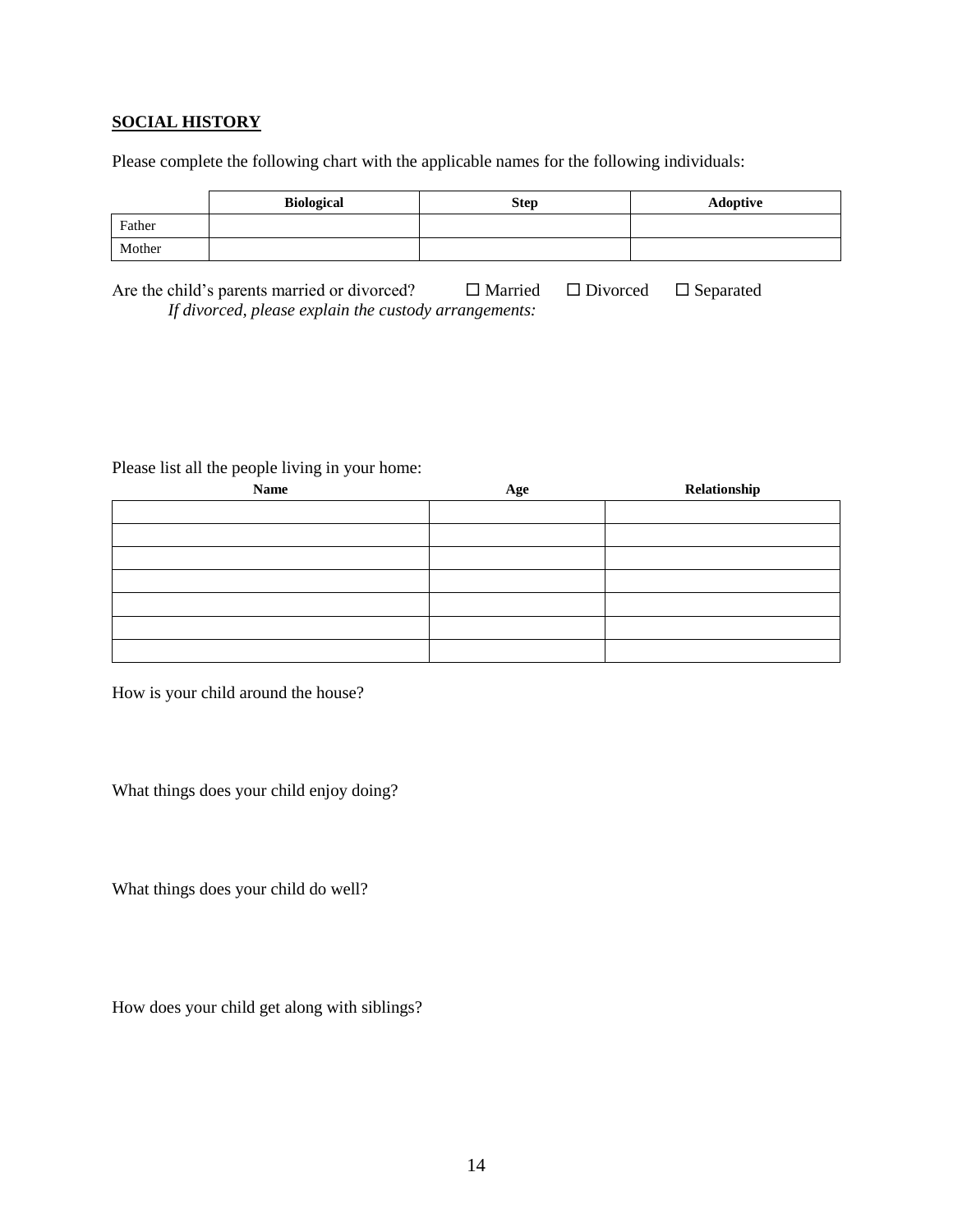Please answer the following questions about your child's play activities:

|                                   | Yes | No |
|-----------------------------------|-----|----|
| Plays well by him or her self     |     |    |
| Plays well with other children    |     |    |
| Plays with dolls                  |     |    |
| Plays well with siblings          |     |    |
| Plays with imaginary friends      |     |    |
| Plays groups games                |     |    |
| Participates in sports activities |     |    |

Does your child get along well with other children?

How many close friends does your child have?

How often does your child play with other children?

Are the majority of your child's playmates (*circle one*):

*Older than child Younger than child Same age as child*

What activities does your child do with his/her mother?

What activities does your child do with his/her father?

What are some of the discipline strategies practiced?

What chores or jobs does your child have around the house (keeping room clean, cleaning out dishwasher, taking out trash, caring for pets, etc)? Please rate how well these activities are performed:

| <b>Chores/Responsibilities</b> | <b>Needs constant</b><br>reminding | Sometimes<br>does them | <b>Almost always</b><br>does them |
|--------------------------------|------------------------------------|------------------------|-----------------------------------|
|                                |                                    |                        |                                   |
|                                |                                    |                        |                                   |
|                                |                                    |                        |                                   |
|                                |                                    |                        |                                   |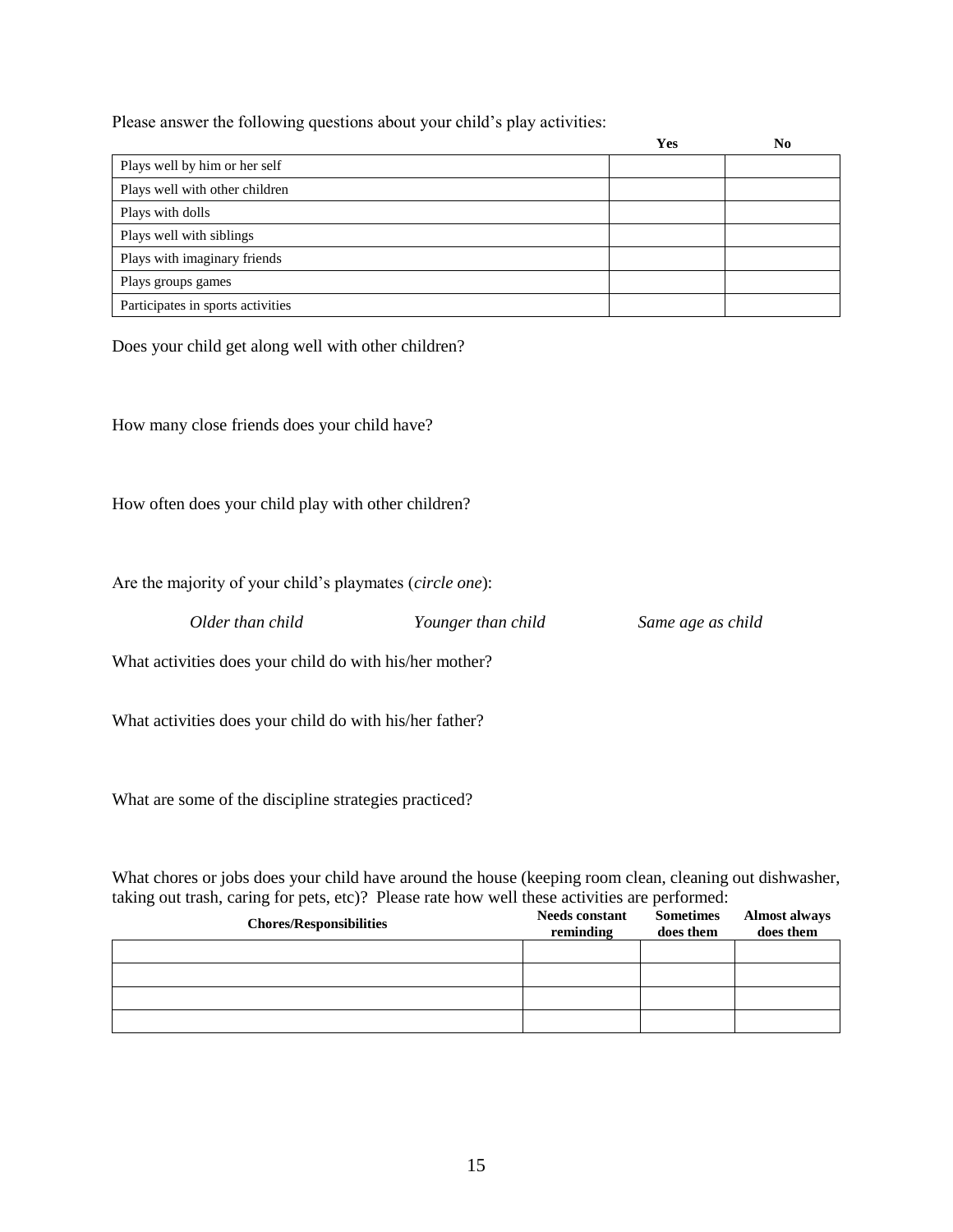Please describe your child's TV watching habits:

| <b>TV Program</b> | Is the show watched daily? | When (what time)? |
|-------------------|----------------------------|-------------------|
|                   |                            |                   |
|                   |                            |                   |
|                   |                            |                   |
|                   |                            |                   |

Please write out daily schedules indicating when your child gets up, eats breakfast, leaves for school, attends after school activities, plays, watches TV, eats dinner, gets ready for bed, and goes to sleep:

| <b>Time</b> | Activity | <b>Time</b> | Activity |
|-------------|----------|-------------|----------|
|             |          |             |          |
|             |          |             |          |
|             |          |             |          |
|             |          |             |          |
|             |          |             |          |
|             |          |             |          |
|             |          |             |          |
|             |          |             |          |
|             |          |             |          |
|             |          |             |          |

## **WEDNESDAY THURSDAY**

| <b>Time</b> | Activity | <b>Time</b> | Activity |
|-------------|----------|-------------|----------|
|             |          |             |          |
|             |          |             |          |
|             |          |             |          |
|             |          |             |          |
|             |          |             |          |
|             |          |             |          |
|             |          |             |          |
|             |          |             |          |
|             |          |             |          |
|             |          |             |          |

# **MONDAY TUESDAY**

| <b>Time</b> | Activity |
|-------------|----------|
|             |          |
|             |          |
|             |          |
|             |          |
|             |          |
|             |          |
|             |          |
|             |          |
|             |          |
|             |          |

| <b>Time</b> | Activity |
|-------------|----------|
|             |          |
|             |          |
|             |          |
|             |          |
|             |          |
|             |          |
|             |          |
|             |          |
|             |          |
|             |          |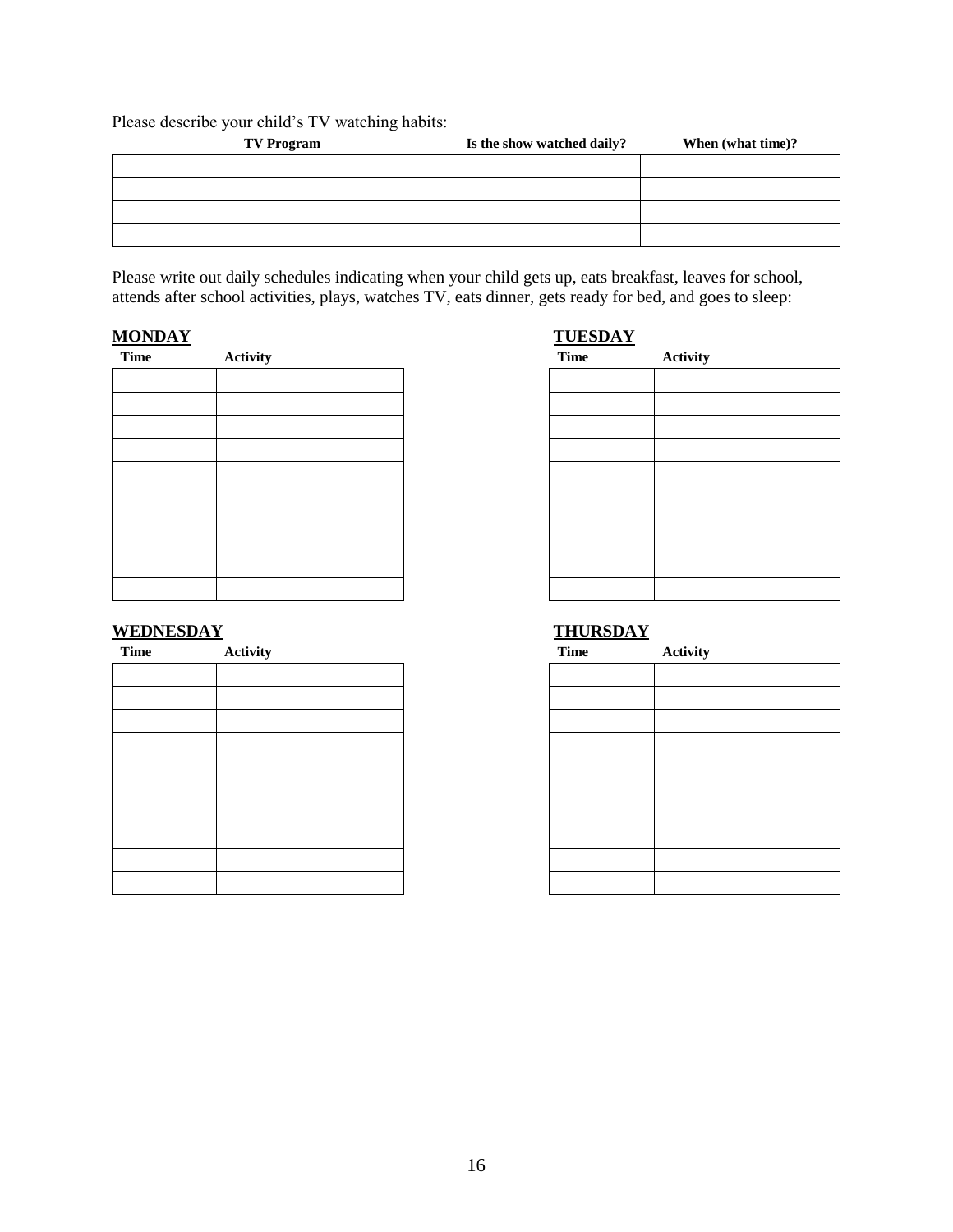| <b>Time</b> | Activity | <b>Time</b> | Activity |
|-------------|----------|-------------|----------|
|             |          |             |          |
|             |          |             |          |
|             |          |             |          |
|             |          |             |          |
|             |          |             |          |
|             |          |             |          |
|             |          |             |          |
|             |          |             |          |
|             |          |             |          |
|             |          |             |          |

# **FRIDAY SATURDAY**

| <b>Activity</b> |
|-----------------|
|                 |
|                 |
|                 |
|                 |
|                 |
|                 |
|                 |
|                 |
|                 |
|                 |
|                 |

## **SUNDAY**

| <b>Time</b> | <b>Activity</b> |  |
|-------------|-----------------|--|
|             |                 |  |
|             |                 |  |
|             |                 |  |
|             |                 |  |
|             |                 |  |
|             |                 |  |
|             |                 |  |
|             |                 |  |
|             |                 |  |
|             |                 |  |

Please describe the sports your child enjoys and how he/she compares with his/her peers:

| <b>Sport</b> | Don't Know Not as Good | Average | <b>Above Average</b> |
|--------------|------------------------|---------|----------------------|
|              |                        |         |                      |
|              |                        |         |                      |
|              |                        |         |                      |
|              |                        |         |                      |

Are there any aspects of the sports your child plays that appear to be particularly challenging to your child? Please describe: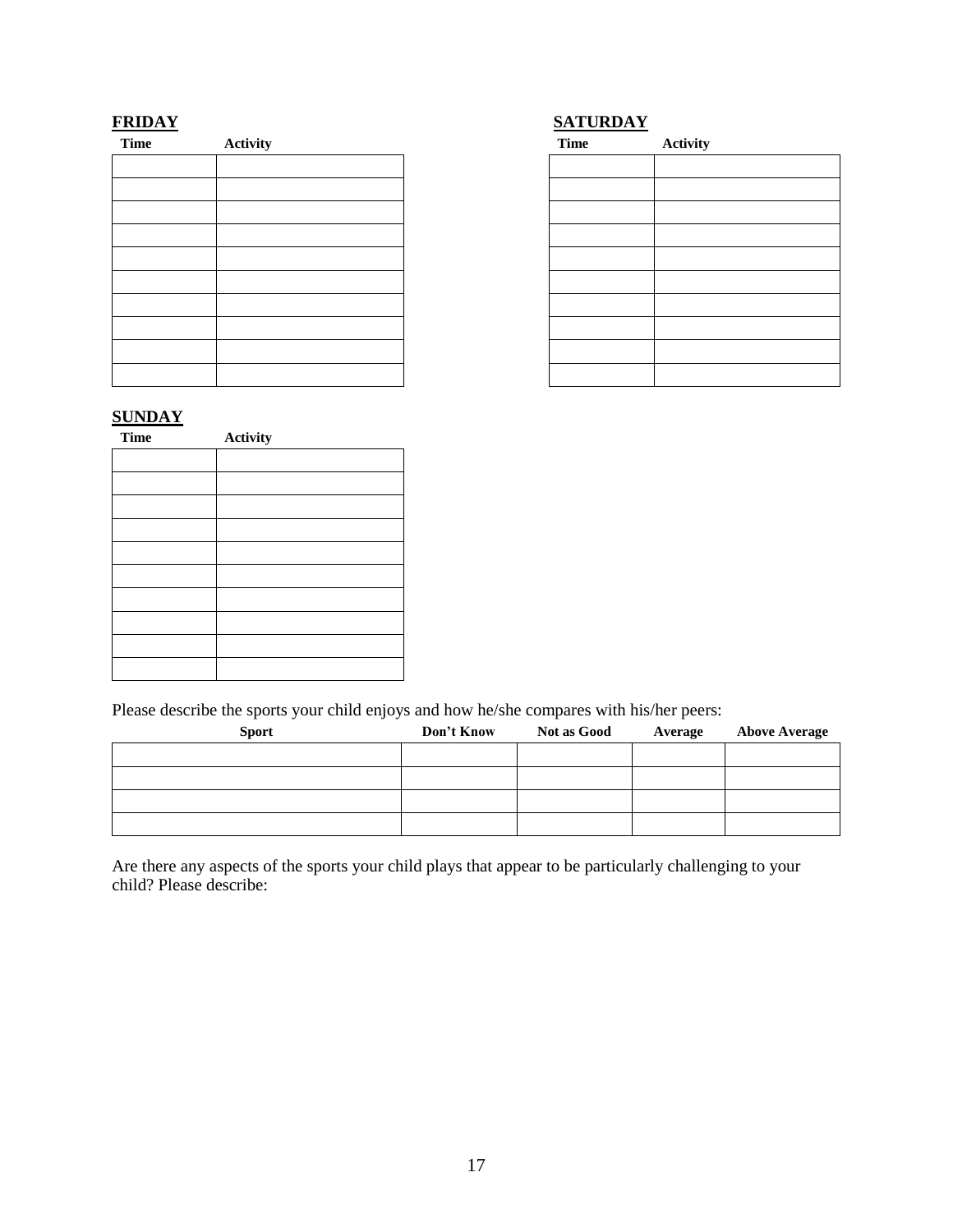# **SENSORY HISTORY**

|  | Has your child ever exhibited any of the following behaviors? |  |  |
|--|---------------------------------------------------------------|--|--|
|  |                                                               |  |  |

|                                                              | Yes | $\mathbf{N}\mathbf{0}$ | Sometimes (If so, when?) |
|--------------------------------------------------------------|-----|------------------------|--------------------------|
| Avoids certain textures (sand, mud, foods, lotions, etc)     |     |                        |                          |
| Strongly dislikes having hair washed, combed or brushed      |     |                        |                          |
| Strongly dislikes having dirty hands                         |     |                        |                          |
| Has trouble tolerating touching, hugging or cuddling         |     |                        |                          |
| Strongly dislikes having hair or fingernails cut             |     |                        |                          |
| Prefers to wear only certain types of clothes                |     |                        |                          |
| Frequently runs into or accidentally bumps objects or people |     |                        |                          |
| Seems unaware of cuts, bumps or bruises                      |     |                        |                          |
| Frequently walks on tiptoes                                  |     |                        |                          |
| Crawled with arched or fisted hands                          |     |                        |                          |
| Over sensitive to sound (puts hands over ears)               |     |                        |                          |
| Becomes easily distracted by environmental sounds            |     |                        |                          |
| Has difficulty following directions                          |     |                        |                          |
| Frequently chews on clothes or objects                       |     |                        |                          |
| Avoids eating certain types of textures or foods             |     |                        |                          |
| Seems overly sensitive to smells                             |     |                        |                          |
| Seems unaware of smells and tastes                           |     |                        |                          |
| Craves tangy or zesty food                                   |     |                        |                          |
| Get carsick frequently                                       |     |                        |                          |
| Avoid swinging, sliding or using playground equipment        |     |                        |                          |
| Seek out swinging                                            |     |                        |                          |
| Avoid trampolines                                            |     |                        |                          |
| Hold hands or body in unusual positions                      |     |                        |                          |

# Has your child ever had any of the following problems?

|                                                           | Yes | N0 | Sometimes (If so, when?) |
|-----------------------------------------------------------|-----|----|--------------------------|
| Poor balance                                              |     |    |                          |
| Poor motor coordination                                   |     |    |                          |
| Uses too much or too little pressure with objects         |     |    |                          |
| Avoids using vision to coordinate hand/body movements     |     |    |                          |
| Has difficulty with puzzles, colors and shapes            |     |    |                          |
| Blinks excessively when trying to catch balls or balloons |     |    |                          |

Does your child have any other sensory input sensitivities to that have not been listed? *If yes, please describe them:*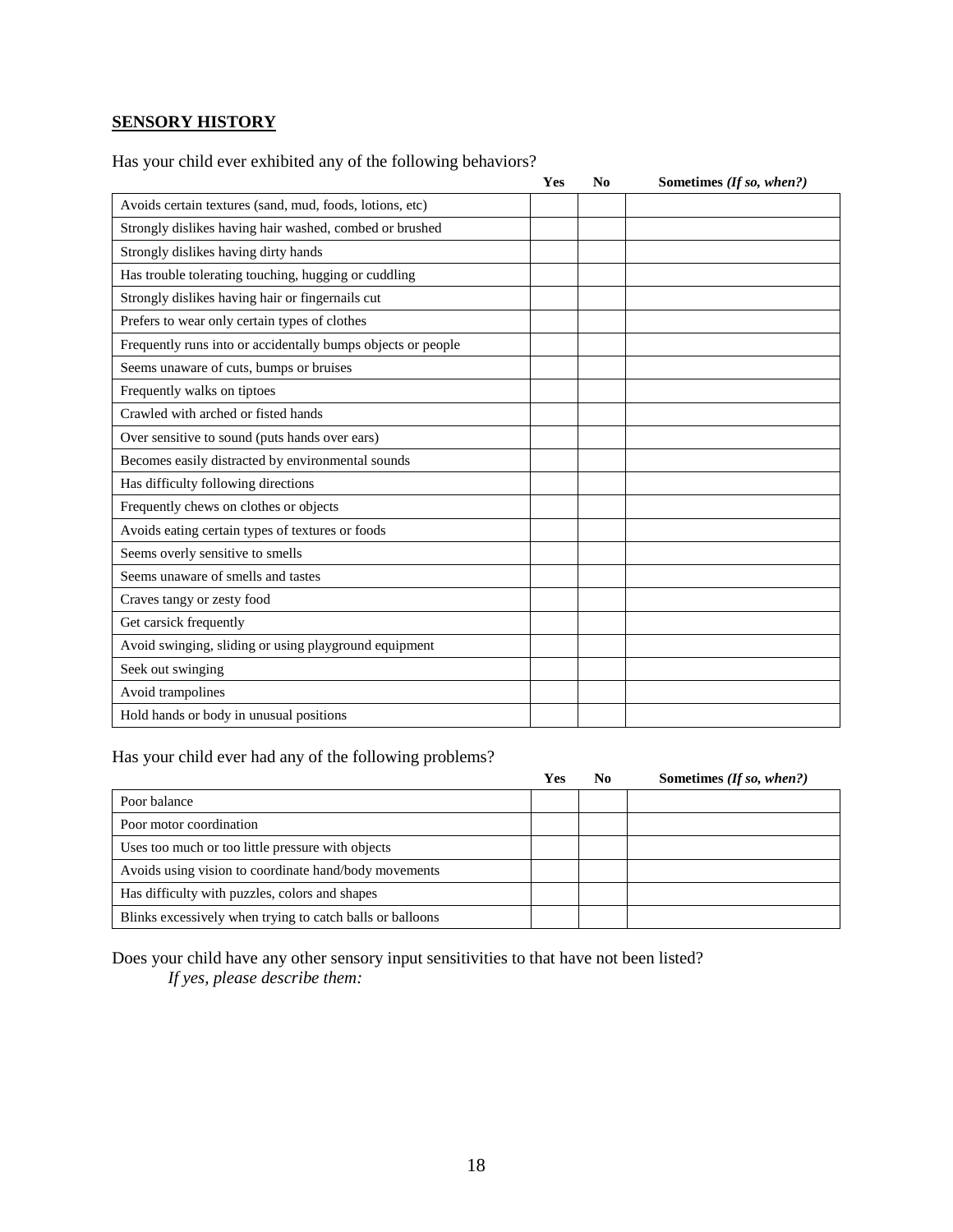|                                        | Yes | No |
|----------------------------------------|-----|----|
| Head-banging                           |     |    |
| Hair-twirling                          |     |    |
| Hand-flapping                          |     |    |
| Twirling                               |     |    |
| Twitches or excessive eye blinks       |     |    |
| Throat clearing                        |     |    |
| Excessive worries or fears             |     |    |
| Worried about dirt or germs            |     |    |
| Needs to carry out certain rituals     |     |    |
| Feels he or she has to be perfect      |     |    |
| Likes things to be very neat and clean |     |    |
| Argues a lot                           |     |    |
| Does not carry out requests            |     |    |
| Sad, unhappy, depressed                |     |    |
| Irritable                              |     |    |
| Hits other people                      |     |    |
| Frequent temper tantrums               |     |    |

Has your child ever exhibited any of the following behaviors?

Does your child seem to be more active, restless, or fidgety than other children? *If yes, when did you first notice this?*

Does your child seem to be easily distracted and have trouble attending to chores, school, work or TV? *If yes, when did this start?*

Does your child have any other behaviors that have not been listed above? *If yes, please describe them:*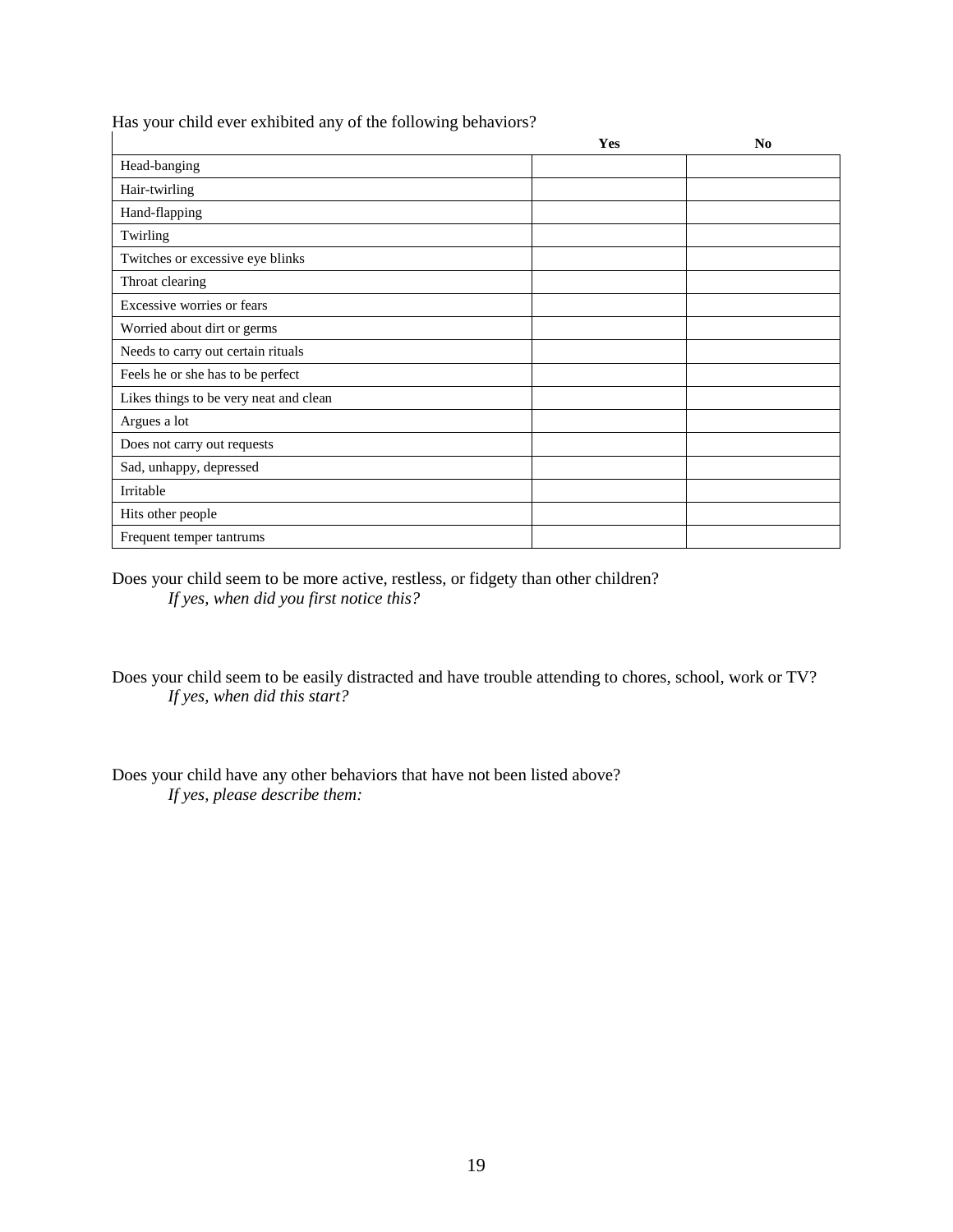#### **PAST PSYCHIATRIC HISTORY**

Has your child ever seen a psychiatrist? *If yes, please list him/her and give the dates seen:*

Has your child ever seen a psychologist? *If yes, please list him/her and give the dates seen:*

Has your child ever seen a therapist? *If yes, please list him/her and give the dates seen:*

Has your child ever seen a speech/ language therapist? *If yes, please list him/her and give the dates seen:*

Has your child ever seen an occupational therapist? *If yes, please list him/her and give the dates seen:*

Has your child ever seen a neurologist? *If yes, please list him/her and give the dates seen:*

Has your child ever seen a neuropsychologist? *If yes, please list him/her and give the dates seen:*

Has your child ever been hospitalized for psychiatric reasons? *If yes, please describe the circumstances and give the dates of hospitalization:*

Has your child ever had psychological testing? *If yes, please list the evaluator, the dates testing was done and the tests taken:*

**If your child has been on medications for psychiatric reasons, please include these on the medication lists in the past medical history.**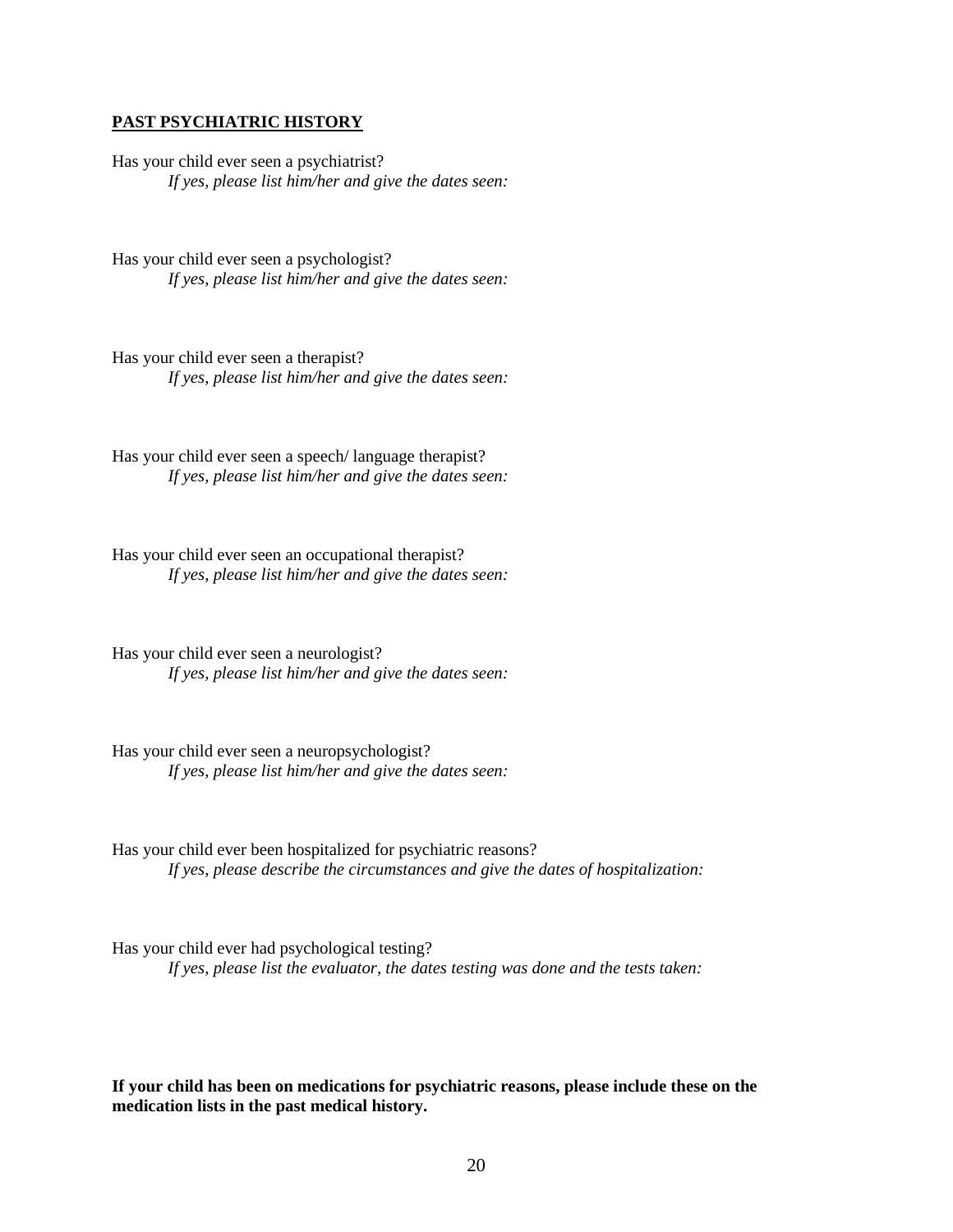## **SCHOOL HISTORY**

Please list all the schools that your child has attended (please include nursery/preschool, kindergarten, and all grades):

| <b>School Name and Grades Attended</b> | <b>Dates Attended</b> | <b>Teacher Comments</b> |
|----------------------------------------|-----------------------|-------------------------|
|                                        |                       |                         |
|                                        |                       |                         |
|                                        |                       |                         |
|                                        |                       |                         |
|                                        |                       |                         |
|                                        |                       |                         |
|                                        |                       |                         |
|                                        |                       |                         |
|                                        |                       |                         |
|                                        |                       |                         |

Please list your child's current classes and grades:

| <b>Class Name</b> | <b>Current Grade</b> |
|-------------------|----------------------|
|                   |                      |
|                   |                      |
|                   |                      |
|                   |                      |
|                   |                      |
|                   |                      |
|                   |                      |
|                   |                      |

Has your child ever repeated or skipped a grade? *If yes, please explain which grade and the reason:*

Has your child ever been in a special class? *If yes, please explain what kind of class and the reason:*

What is your child's best subject in school?

What is subject is hardest for your child?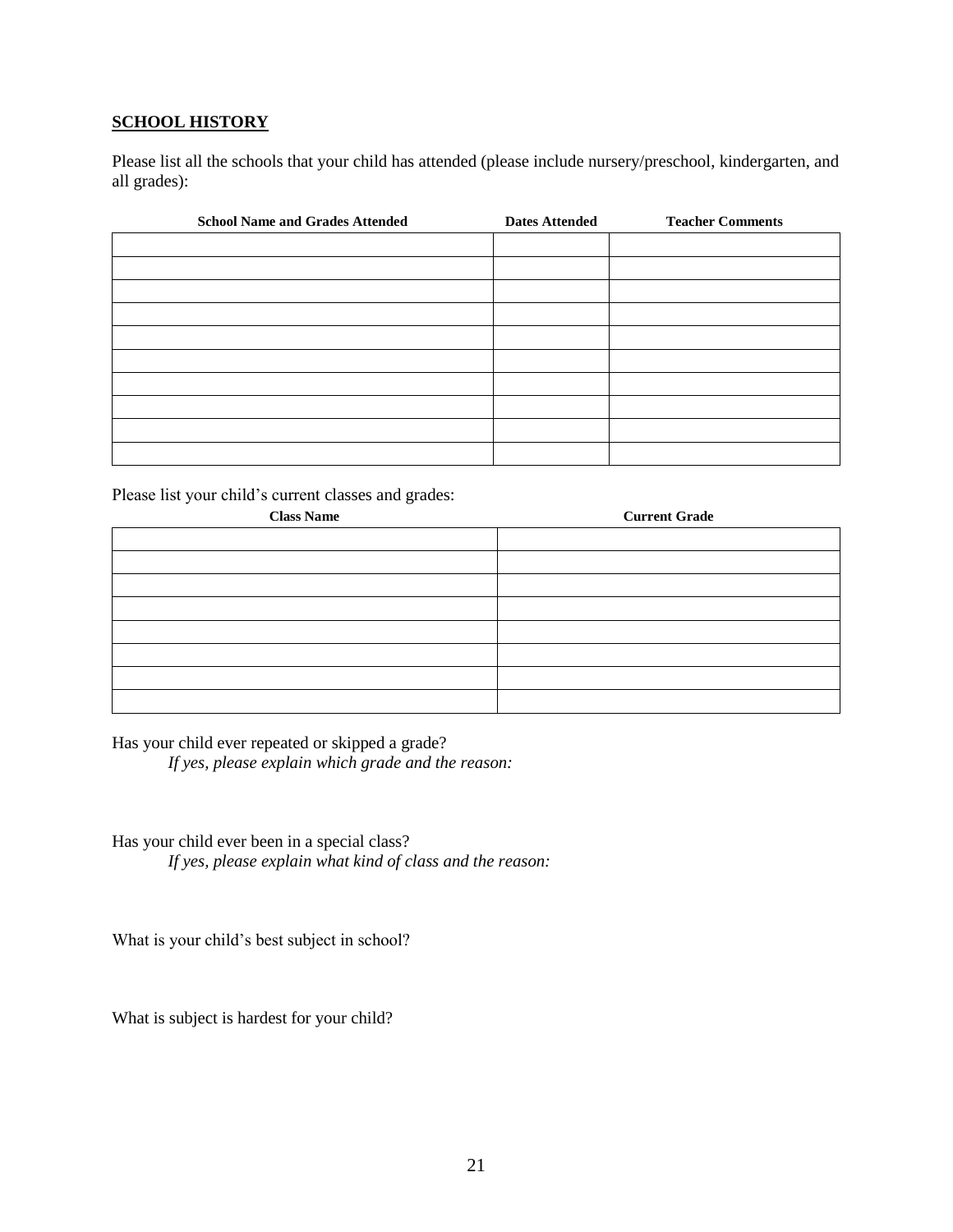Does your child have any behavior problems in school? *If yes, please describe them:*

How does your child get along with other children at school?

How does your child get along with his/her teacher(s)?

Do you feel that the school is dealing with your child's problems appropriately? *Please explain your answer:*

Do you feel that the school is helping your child use his/her strengths appropriately? *Please explain your answer:*

Do you maintain contact with the school? *Please explain your answer:*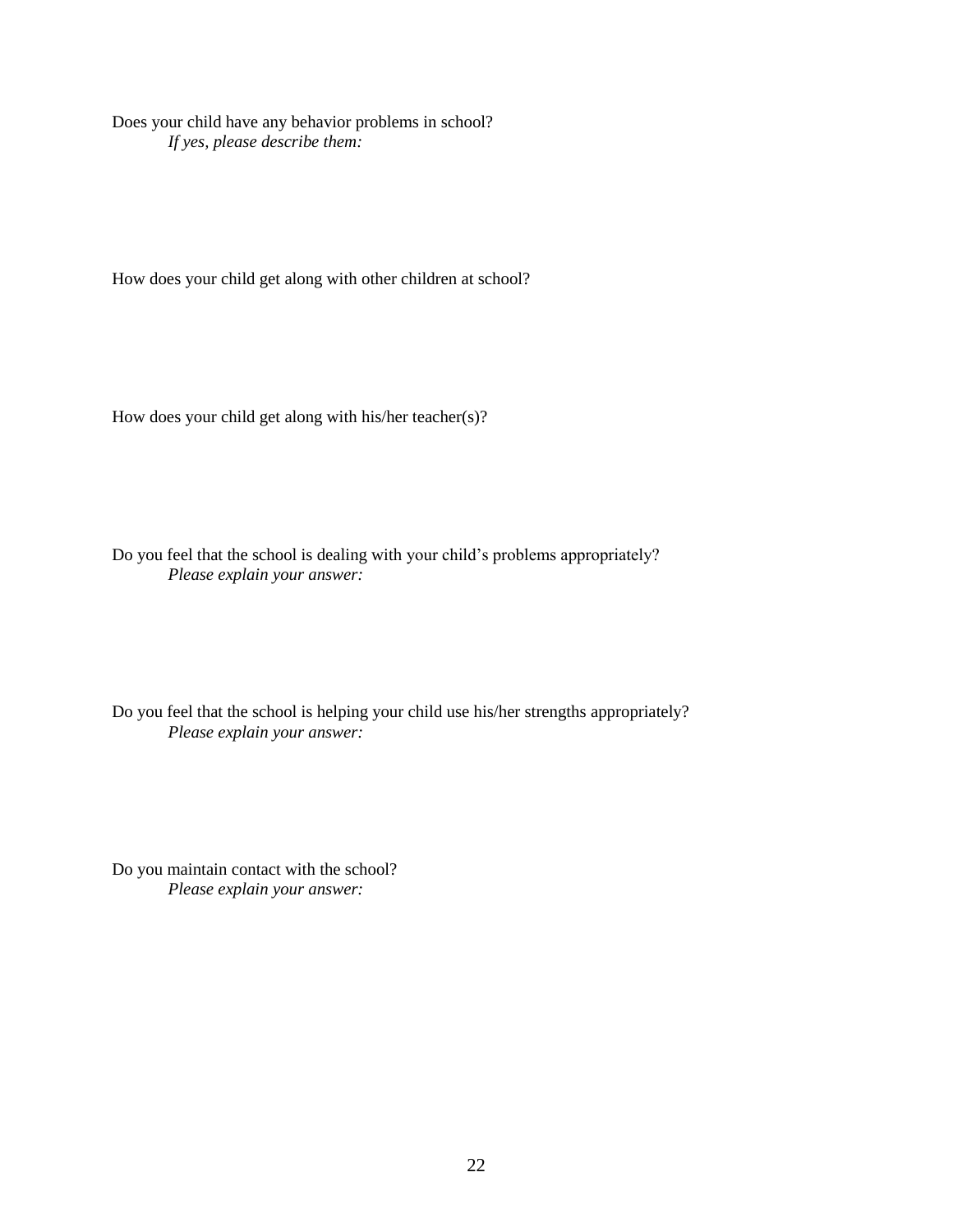**Please describe your child's ability to handle homework by circling one of the following options. (If your child does not have homework, please draw a line through this section and move on to the next section.)**

Your child keeps track of his/her own assignments:

| Don't know                                                                        | <b>Needs Constant Supervision</b> |                        | Partially Independent |
|-----------------------------------------------------------------------------------|-----------------------------------|------------------------|-----------------------|
| Almost Completely Independent                                                     |                                   | Completely Independent |                       |
| Your child completes daily homework assignments on time:                          |                                   |                        |                       |
| Don't know                                                                        | <b>Needs Constant Supervision</b> |                        | Partially Independent |
| Almost Completely Independent                                                     |                                   | Completely Independent |                       |
| Your child turns daily homework assignments in on time:                           |                                   |                        |                       |
| Don't know                                                                        | <b>Needs Constant Supervision</b> |                        | Partially Independent |
| Almost Completely Independent                                                     |                                   | Completely Independent |                       |
| Your child plans and completes long-term projects, such as book reports, on time: |                                   |                        |                       |
| Don't know                                                                        | <b>Needs Constant Supervision</b> |                        | Partially Independent |

*Almost Completely Independent Completely Independent*

Approximately how many hours a night does your child spend on homework?

Is getting homework done a source of stress in your family? *If yes, please describe:*

Please comment on any of the above statements/questions or address any other concerns you may have regarding school: